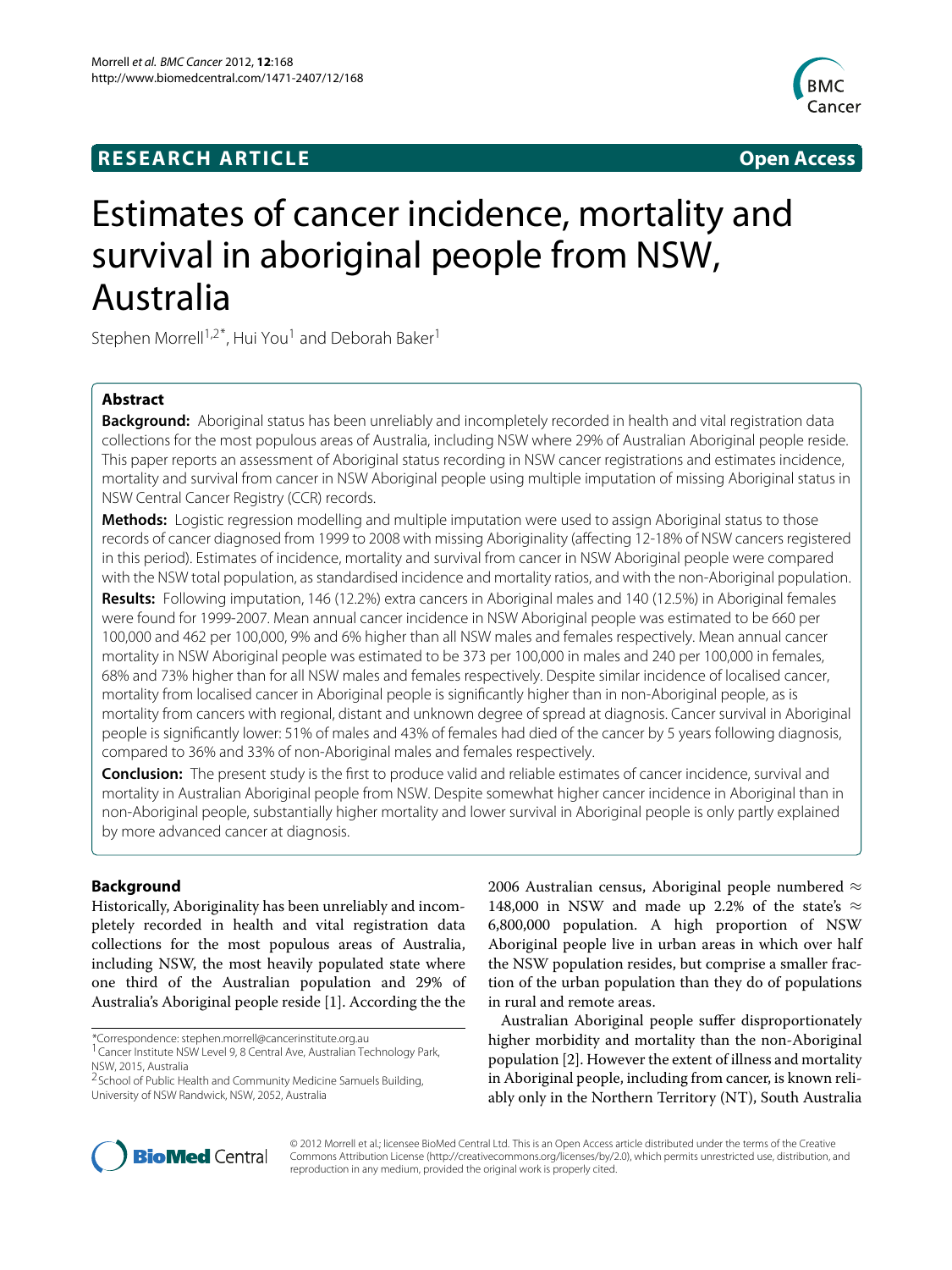(SA) and Western Australia (WA), and often has been inferred for all Australian Aboriginal people from these sources. Cancer mortality for Aboriginal people in NSW has been estimated previously for 1994-2002 [\[3\]](#page-15-1), and was found to be significantly higher than for NSW overall, by 71% in males and by 65% in females. Lung, colorectal and stomach cancer in both sexes, oesophageal cancer in males, and cervical, pancreatic and kidney cancer in females, were the main cancers responsible for the overall cancer mortality excess in NSW.

A 2010 Queensland study of Aboriginal cancer incidence and mortality for 1997-2006 found incidence overall to be 28% and 15% lower compared to all Queensland males and females respectively, but mortality was estimated to be 28% higher in males and 47% higher in females [\[4\]](#page-15-2). Mortality from cervical, uterine, lung and head and neck cancer was particularly elevated in Aboriginal females, and oesophageal, head and neck, liver and lung cancers were responsible for most of the excess in Aboriginal males.

Reliable estimates of cancer incidence in NSW Aboriginal people, however, are absent. This has been due predominantly to under-reporting of Aboriginal status in those parts of the health system where cancer is diagnosed and treated. From 1994 proportions of cancers with missing Aboriginal status decreased due to measures taken in the early 1990s nationally to remedy under-recording of Aboriginal status in death registration. In the mid-1990s NSW Health introduced measures to improve recording of Aboriginality in the NSW health system, particularly for hospital admissions. Consequently, Aboriginal status on cancer registration of living cases in particular in NSW has also improved, but until now the extent of the improvement has not been assessed, and reliable estimates of Aboriginal cancer incidence in NSW have yet to be produced.

The purpose of this paper then is to report:

- (briefly) on an assessment of Aboriginal recording in NSW cancer registration data
- results from the imputation of Aboriginality in NSW cancer records with missing Aboriginal status
- reliable estimates of incidence, mortality and survival from cancer in NSW Aboriginal people.

# **Methods**

# **Study design**

Observational comparative cross-sectional study of the whole Aboriginal population of NSW with the non-Aboriginal population and with the NSW population overall, 1999-2007.

# **Data and materials**

All (de-identified) records of invasive cancers diagnosed from 1999 to 2008 held on the NSW CCR were used in this study. Cancers included in the analysis were ICD-10 codes C00-C96, D45, D46, D47.1, D47.3 and non-melanoma skin cancer (C44) was excluded. In order to estimate incidence and minimise recording bias of Aboriginal status in NSW cancer data, logistic regression modelling of cancer records with non-missing Aboriginal status was used to inform a multiple imputation (MI) approach to assigning Aboriginal status to those records where Aboriginality is missing. Cancers diagnosed from 1999 onwards were chosen for imputation and analysis since the proportions of records with missing Aboriginal status were lowest from then (Figure [1\)](#page-2-0). Cancer mortality data as recorded by the CCR from 1994 onwards are considered sufficiently reliable to use, but for this paper we have estimated Aboriginal cancer mortality for 1999-2007, to inform the survival analysis of cancers diagnosed over 1999-2007.

#### **Analysis**

Essentially, MI is a means for representing uncertainty in missing data, by producing a distribution of plausible values for a missing variable in a record, given the values of that record's non-missing covariates. The contribution of the non-missing covariates to the distribution of missing values is based on modelling the non-missing co-variates in complete cases to predict the likely value of the variable in records where it is missing.

The key assumption of most methods for handling missing data is that of Missing Completely at Random (MCAR), which essentially means that the observations that are missing are a simple random sample of all observations. This is clearly not the case for Aboriginal status.

However, MI requires only the more relaxed assumption of Missing at Random (MAR), which means that the missing data is a random sample of all the data after adjusting for all other observed (non-missing) variables [\[5\]](#page-15-3). In other words, systematic differences between missing cases and the complete cases are allowed so long as all (or most) of the differences can be explained or modelled by the other observed variables. If the proportion of missingness in the records is low then multiple imputation can be used [\[6\]](#page-15-4).

Once a model predicting values for a missing variable is constructed, Markov chain Monte Carlo (MCMC) simulation is used to create a small number of independent draws (typically 5-10) of records with a range of imputed values from the predictive distribution. Each draw represents a random sample of the missing values and is then used for multiple-imputation inference such that a number of data sets (equal to the number of draws) of 'complete' cases are analysed using standard statistical analyses. The results from the 'complete' data sets are then combined to produce inferences that account for multiple records of the same individual from the draws. The overall estimate is the average of the individual estimates, and the overall standard errors include both between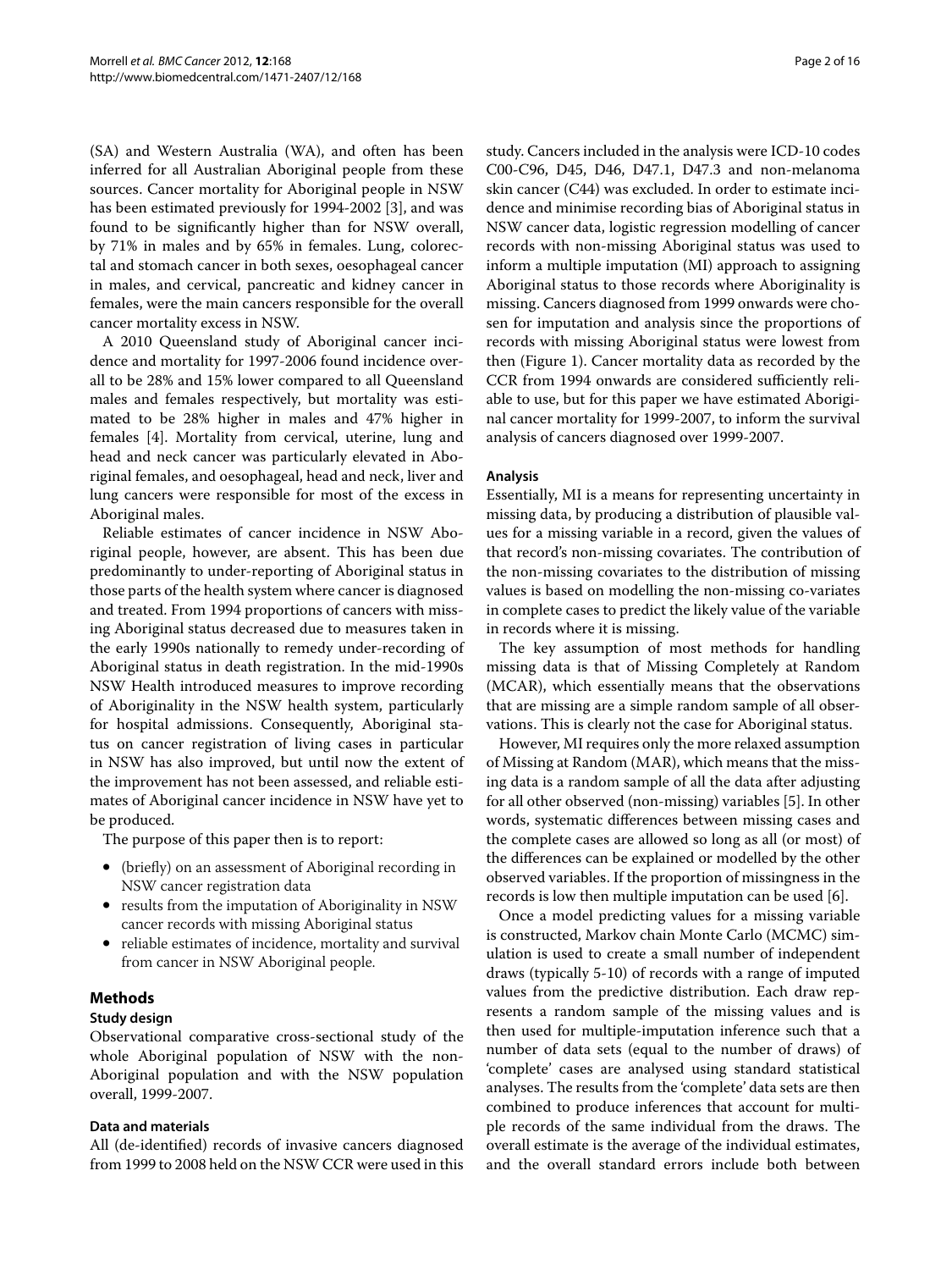and within imputation standard errors. Standard errors for the missing variable reflect the uncertainty due to the missing values, leading to valid statistical inferences.

MI is particularly suitable for estimating Aboriginal cancer rates, as there are numerous covariates available in the NSW CCR (such as area of residence, sex, age, country of birth and clinical variables) which make it quite likely that the MAR assumption would be met. For cancer mortality, missing Aboriginal status has been very low on the NSW CCR since 1999, ranging between 0.2% and 2.8% over 1999-2007 (cf. Figure [1\)](#page-2-0). Accordingly, multiple imputation was applied to cancer incidence data only.

The statistical modelling approach used to develop the imputation model for the MI procedure was logistic regression, since the missing variable is a binary quantity. No covariates other than Aboriginality had missing values, which simplified the estimation procedure considerably. Covariates included in the model were 5-year age group, sex, country of birth, cancer degree of spread at diagnosis, clinical grouping, one-year survival, Area Health Service of residence at diagnosis, and percentage of the local government area population identifying as Aboriginal in the most recent population census. Area Health Service was included to capture geographical remoteness and differences in health resources and access to health services. The logistic regression model was fitted to all cancer data with non-missing Aboriginal status for 1999-2008, treating Aboriginal status as a binary outcome  $(1 =$  Aboriginal or Torres Strait Islander,  $0 =$  otherwise).

For the logistic regression modelling and imputation, we used Proc Logistic, Proc MI and Proc MIAnalyze in SAS/STAT $^\circledR$  software, version 9.2. Directly agestandardised cancer incidence and mortality rates were calculated using the 2001 Australian census population as the standard. Indirectly age-standardised incidence and mortality ratios were calculated using cancer incidence and mortality expected in the whole NSW male or female population, as appropriate, for 1999-2007. Cumulated risks of cancer incidence and mortality to age 75 years were calculated according to the method of Day [\[7\]](#page-15-5). Cox proportional hazards regression modelling was used to produce cancer-specific hazard ratios by Indigenous status by sex, adjusted for age and year of diagnosis, and cancer degree of spread at diagnosis.

A sensitivity analysis was conducted in which 0-5% random samples of all cancers with missing Aboriginal status were assigned as Aboriginal and overall Indigenous cancer incidence estimated with these added to cancers recorded as Indigenous.

The Cancer Institute NSW is the organisation with delegated authorisation to manage the NSW Central Cancer Registry on behalf of the NSW Ministry of Health. The management of this registry includes assessment, review, maintenance and enhancement of the quality of all data held in the registry. The work for this project was undertaken within this ambit. In addition, no identified individual case information was utilised. Therefore formal ethical approval was not required to undertake this work.



<span id="page-2-0"></span>**Figure 1 Proportion (%) of Aboriginal status missing in NSW cancer registrations by alive/dead status of cancer case.**

ΔIΙ

**Year of diagnosis** 

 $=$  Alive

Dead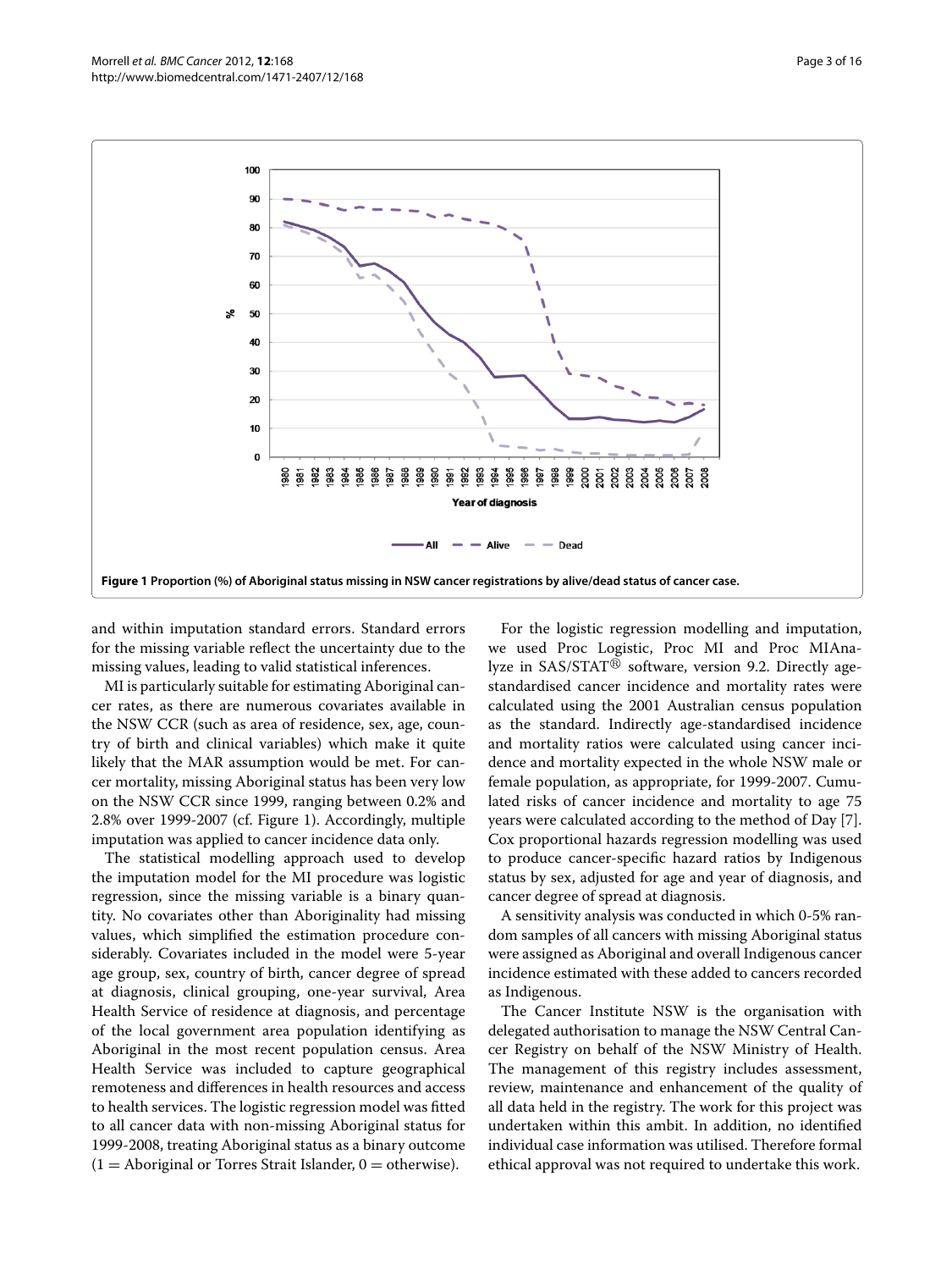#### **Results**

#### **Aboriginal status missing**

As Figure [1](#page-2-0) indicates, Aboriginal status on cancer registration in NSW has improved considerably since the mid-1990s: for cancer deaths, missing Aboriginal status affects 1-2% of cases diagnosed since 1999 (the rise for 2008 is artefactual due to CCR death information yet to be fully updated from the Australian Bureau of Statistics). For still-living cancer cases, the proportion with unknown Aboriginality status declined sharply from 75% in 1996 to 30% in 1999 and steadily thereafter to under 20% by 2008. For all registered cancers, the proportion with missing Aboriginal status varied between 12% and 14% over 1998-2007. While there is still a substantial proportion of missing Aboriginal status in live cancers this is not so great as to preclude multiple imputation. From the perspective of care episodes, proportions of missing Aboriginal status in alive cancer cases are generally around 90% if no inpatient hospital admission occurs, but declines to 10- 20% by the first hospital admission for the cancer, then to negligible levels by the fourth admission (Figure [2\)](#page-3-0).

# **Model used in multiple imputation**

From the logistic regression model applied to cancer records with known Aboriginal status, most of the odds ratio estimates were statistically significant (Table [1\)](#page-4-0). All age groups of cancer diagnosis younger than 75+ years were positively and significantly associated with Aboriginality, as were distant and regional degree of cancer spread, death within 1 year of diagnosis, percentage of Aboriginal population in the local government area of residence (at diagnosis), and non-metropolitan NSW Area Health Services with relatively high Aboriginal population compositions. Significant negative predictors included country of birth outside Australia, and most cancer clinical groupings (using respiratory cancer as the referent). The concordance from the logistic regression model was 74.4% and the percentage discordant was 20.0%, leaving 5.6% tied. The resulting area under the ROC curve of 0.772 suggests that the model correctly predicts Aboriginal status in most cases.

#### **Cancer Incidence**

After imputation, 146 additional cancers diagnosed in 1999-2007 were assigned as Aboriginal in males (12.2% more than recorded), and 140 cases to females (12.5% more than recorded). Mean annual Aboriginal cancer incidence was estimated to be 660 per 100,000 in males and 462 per 100,000 in females, equivalent to 9% and 6% higher than all NSW males and females respectively, as measured by standardised incidence ratios (Tables [2](#page-6-0) and [3\)](#page-7-0). Head and neck ( $SIR = 2.05$ , males and 2.01, females), oesophagus (1.85 and 2.16), liver (1.67 and 2.21) and lung (1.93 and 2.43) were significantly higher in both sexes. Males also had significantly higher incidence rates of cancers of unknown primary origin ( $SIR = 1.63$ ) and stomach (1.85). Females had a significantly higher incidence of cervical cancer ( $SIR = 2.43$ ). Male and female Aboriginals

<span id="page-3-0"></span>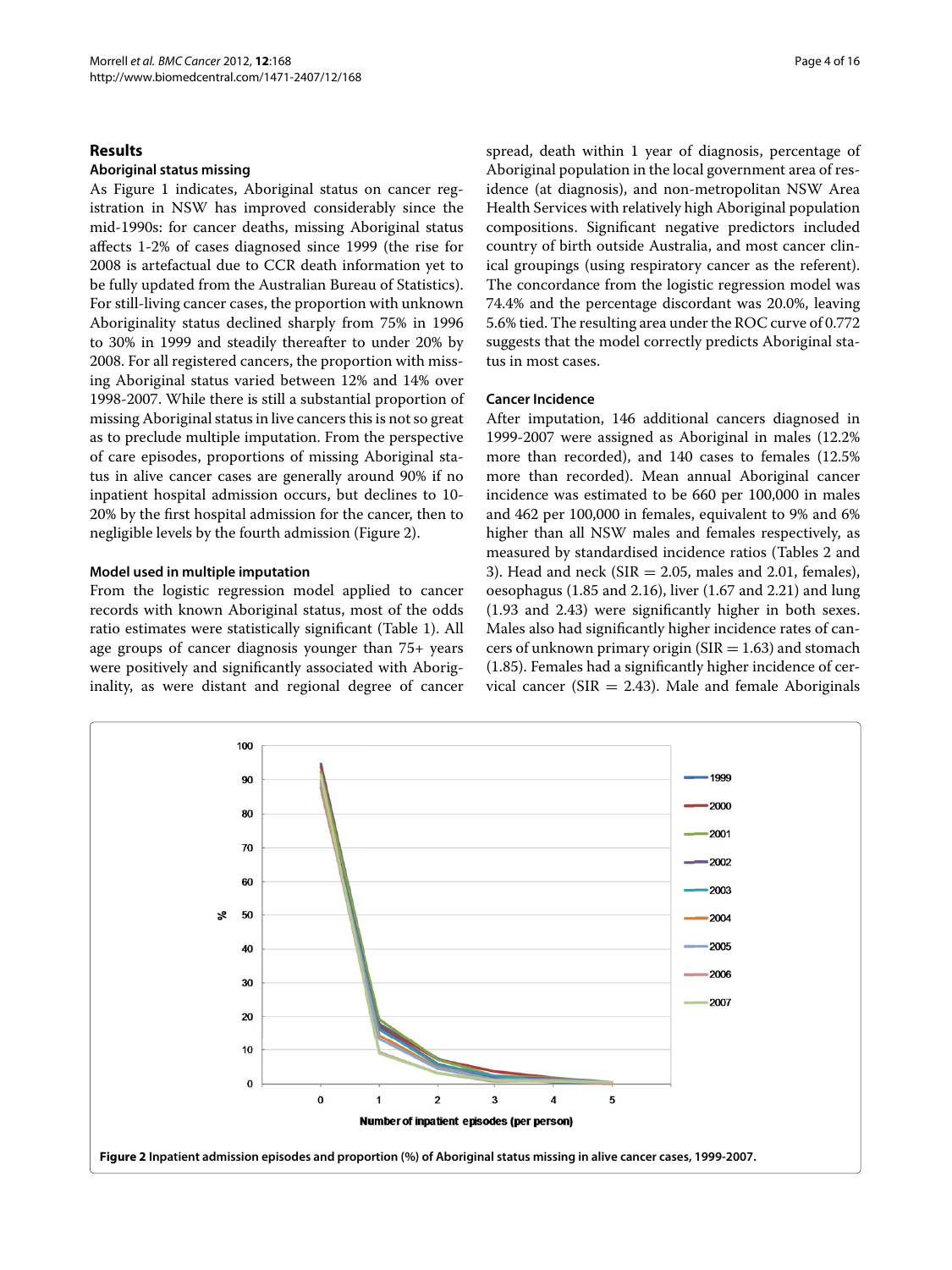<span id="page-4-0"></span>

| Predictor           | <b>Predictor category</b>             | OR (95% CI) <sup>2</sup> |
|---------------------|---------------------------------------|--------------------------|
| Age group (yr)      | $0 - 4$                               | $3.73(2.48 - 5.61)$      |
|                     | $5 - 9$                               | 4.43 (2.58 - 7.58)       |
|                     | $10 - 14$                             | $2.13(1.07 - 4.24)$      |
|                     | $15 - 19$                             | $3.45(2.13 - 5.60)$      |
|                     | $20 - 24$                             | 3.54 (2.34 - 5.36)       |
|                     | $25 - 29$                             | $3.35(2.35 - 4.77)$      |
|                     | $30 - 34$                             | 2.85 (2.08 - 3.90)       |
|                     | $35 - 39$                             | $4.05(3.23 - 5.07)$      |
|                     | $40 - 44$                             | 3.88 (3.20 - 4.69))      |
|                     | $45 - 49$                             | 3.30 (2.78 - 3.92)       |
|                     | $50 - 54$                             | $3.16(2.71 - 3.69)$      |
|                     | $55 - 59$                             | 2.55 (2.20 - 2.96)       |
|                     | $60 - 64$                             | 2.46 (2.14 - 2.84)       |
|                     | $65 - 69$                             | $1.88(1.63 - 2.18)$      |
|                     | $70 - 74$                             | 1.59 (1.38 - 1.85)       |
|                     | $75 +$                                | 1.00 (referent)          |
| Sex                 | Male                                  | 0.93 (0.85-1.02)         |
|                     | Female                                | 1.00 (referent)          |
| Country of Birth    | Not Australia                         | $0.22(0.19 - 0.25)$      |
|                     | Unknown                               | $0.90(0.66 - 1.22)$      |
|                     | Australia                             | 1.00 (referent)          |
| Degree of Spread    | Regional                              | 1.20 (1.07-1.33)         |
|                     | Distant                               | $1.27(1.12 - 1.43)$      |
|                     | Unknown                               | 1.05 (0.94-1.18)         |
|                     | Localised                             | 1.00 (referent)          |
| Clinical Grouping   | Skin                                  | $0.24(0.19 - 0.31)$      |
|                     | Head and Neck                         | 1.11 (0.91-1.35)         |
|                     | Upper Gastrointestinal                | $0.87(0.74-1.01)$        |
|                     | Colorectal                            | $0.54(0.46 - 0.62)$      |
|                     | Bone and other connective tissue      | 0.53 (0.34-0.82)         |
|                     | Breast                                | 0.58 (0.50-0.69)         |
|                     | Gynaecological                        | 0.90 (0.74-1.09)         |
|                     | Urogenital                            | $0.56(0.48 - 0.64)$      |
|                     | Eye                                   | $0.46(0.21-1.00)$        |
|                     | Neurological                          | 0.57 (0.42-0.76)         |
|                     | Thyroid and other endocrine           | $0.44(0.32 - 0.62)$      |
|                     | Lymphohaematopoeitic                  | $0.65(0.54-0.77)$        |
|                     | Ill-defined and unknown primary sites | $0.64(0.52 - 0.79)$      |
|                     | Respiratory                           | 1.00 (referent)          |
| One-year survival   | Death within 1 year from Diagnosis    | 1.36 (1.25-1.49)         |
|                     | Survival to 1 year from Diagnosis     | 1.00 (referent)          |
| Area Health Service | Sydney South West AHS                 | $0.74(0.63 - 0.87)$      |
|                     | Sydney West AHS                       | 0.86 (0.73-1.00)         |
|                     |                                       |                          |

# **Table 1 Predictors1 of Aboriginal status in NSW CCR registered cancers 1999-2007, from logistic regression model**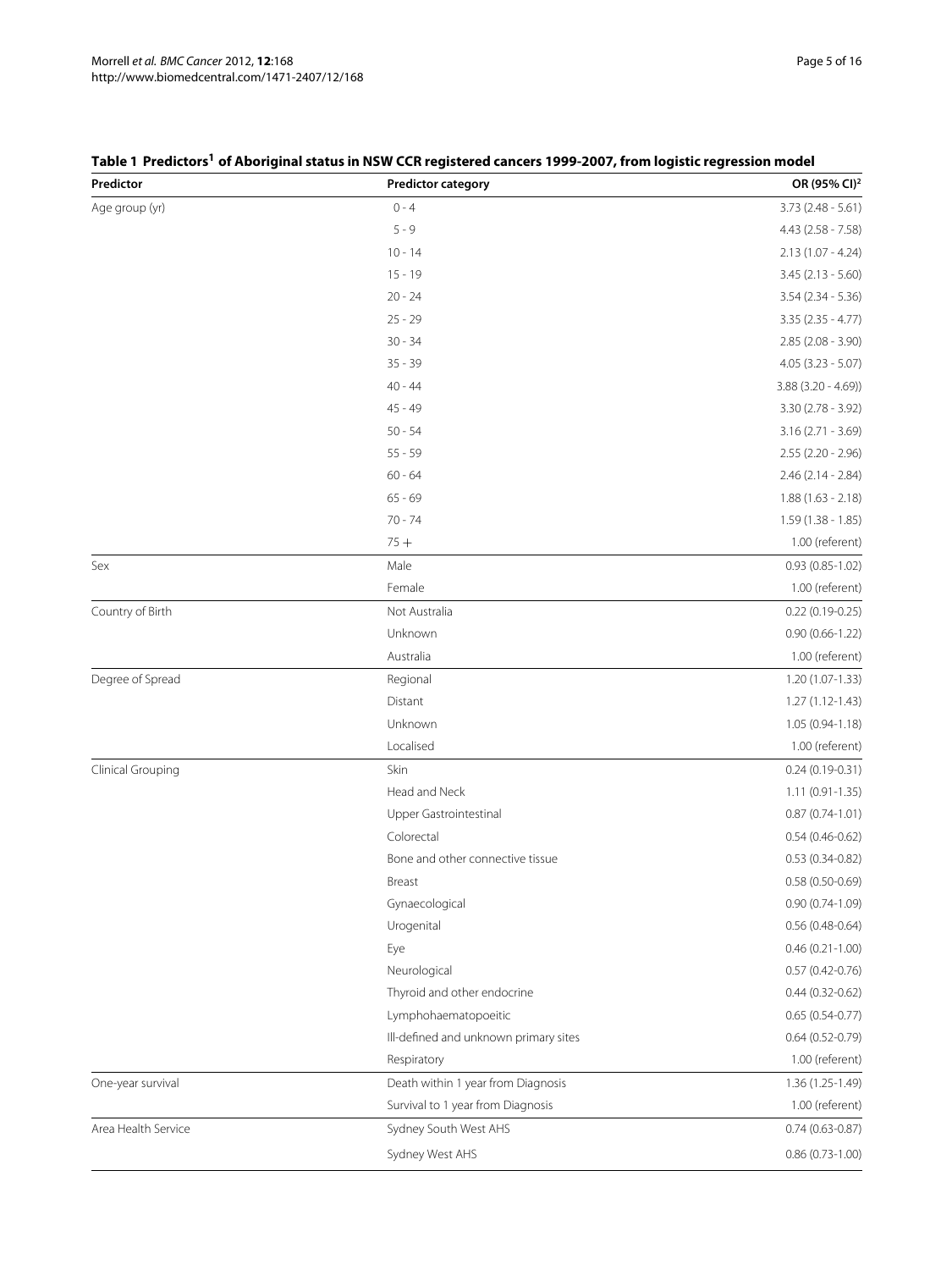|                                    | Northern Sydney and Central Coast AHS  | $0.59(0.50-0.70)$   |
|------------------------------------|----------------------------------------|---------------------|
|                                    | Hunter and New England AHS             | $1.29(1.13-1.47)$   |
|                                    | North Coast AHS                        | $1.28(1.11 - 1.49)$ |
|                                    | Greater Southern AHS                   | $1.21(1.03-1.41)$   |
|                                    | Greater Western AHS                    | $1.83(1.56-2.13)$   |
|                                    | South Eastern Sydney and Illawarra AHS | 1.00 (referent)     |
| Percentage Aboriginal in           |                                        |                     |
| Local Government Area <sup>3</sup> |                                        | $1.13(1.12 - 1.15)$ |

**Table 1 Predictors1 of Aboriginal status in NSW CCR registered cancers 1999-2007, from logistic regression model** *(Continued)*

1Co-variates simultaneously adjusted for.

<span id="page-5-0"></span>2Odds ratio and 95% confidence interval.

3Of residence at diagnosis.

had significantly lower incidence of melanoma ( $SIR =$ 0.44, males and 0.47 females). Incidence of prostate cancer ( $SIR = 0.82$ ) was also significantly lower than for all NSW males, and thyroid cancer incidence was significantly lower in Aboriginal females ( $SIR = 0.54$ ). Prostate cancer is the most commonly diagnosed cancer in Aboriginal males (145 per 100,000), followed by lung cancer (111 per 100,00) and large bowel (75 per 100,000). Breast cancer is the most common cancer diagnosed in Aboriginal females (116 per 100,000), followed by lung (69 per 100,000), and cancer of the large bowel (56 per 100,000). The cumulative risk of cancer over ages 0 to 75 years in Aboriginal males was 1 in 2.6, compared to 1 in 2.8 for non-Aboriginal males; in Aboriginal females the cumulative risk was 1 in 3.5, compared to 1 in 3.8 for non-Aboriginal females.

The age distribution of cancer incidence in Aboriginal people shows most of the excess over non-Aboriginal people to be occurring in the oldest age groups, manifesting by age 70+ years (Figure [3\)](#page-8-0). By age 75+ years cancer incidence in Aboriginal people is approximately 30% and 40% higher in males and females respectively.

# **Cancer Mortality**

Mean annual cancer mortality in NSW Aboriginal people is estimated to be 373 per 100,000 in males (from 657 deaths over 1999-2007), and 240 per 100,000 in females (from 572 deaths; Tables [4](#page-9-0) and [5\)](#page-10-0). Cancer mortality in Aboriginal people was 68% and 73% higher than in all NSW males and females respectively, as measured by standardised mortality ratios. The higher excess mortality over incidence indicates considerably lower cancer survival. Outcomes for Aboriginal males with prostate cancer are particularly poor: despite 18% lower incidence of prostate cancer than for NSW overall, Aboriginal males have 86% higher prostate cancer mortality. Mortality from cervical cancer, one of the few easily preventable, was 374% higher in Aboriginal than all NSW women, considerably surpassing the 143% excess incidence of cervical cancer (Table [5\)](#page-10-0). Aboriginal mortality is substantially higher than NSW from several other key cancers including lung (SMR  $=$ 1.99, males and 2.73, females), female breast (SMR  $=$ 1.54). Even for melanoma, with standardised incidence ratios of 0.44 for males and 0.47 for females, the standardised mortality ratios were not significantly different from 1 (0.67 in males, 1.00 in females).

Lung cancer is the leading cause of cancer death in Aboriginal males (91 per 100,000), followed by prostate cancer (57 per 100,000) and large bowel (39 per 100,000) (Table [4\)](#page-9-0). Lung cancer is also the most common cancer cause of death in Aboriginal females (58 per 100,000), followed by breast (36 per 100,000) and large bowel (24 per 100,000) (Table [5\)](#page-10-0). The cumulative risk of cancer mortality over ages 0 to 75 years in Aboriginal males was 1 in 4.7, compared to 1 in 7.5 for non-Aboriginal males; in Aboriginal females the cumulative risk of cancer mortality was 1 in 6.5, compared to 1 in 11.1 for non-Aboriginal females.

As for incidence, the age distribution of cancer mortality in Aboriginal people shows most of the excess over non-Aboriginal people occurring in the oldest age groups, except the excess mortality manifests earlier at 60+ years (Figure [3\)](#page-8-0). By age 75+ years cancer mortality in Aboriginal people is approximately 80% higher in males and 75% higher in females.

# **Cancer degree of spread**

Differences in cancer stage at diagnosis are evident but indicate only some of the sources of differences between Aboriginal and non-Aboriginal cancer mortality. Incidence of cancer with regional or distant degree of spread is significantly higher in Aboriginal males and females than non-Aboriginal counterparts, and mortality correspondingly is significantly higher (Figure [4\)](#page-11-0). However, while incidence by localised cancer in Aboriginal people is somewhat lower (non-significantly), and is nonsignificantly higher for cancer of unknown degree of spread, Aboriginal mortality from localised and unknown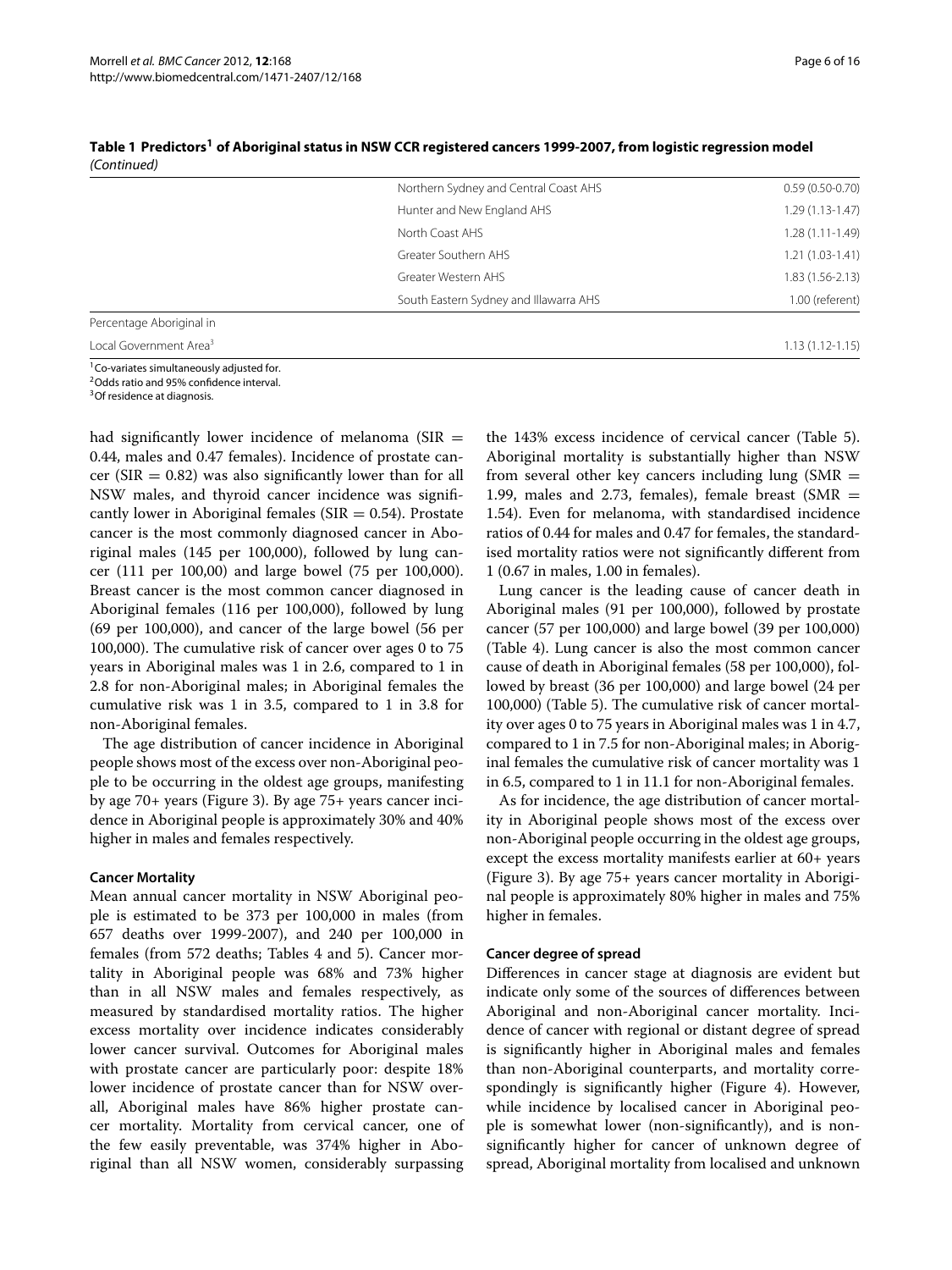| Cancer                 | Registered | <b>Missing</b> | Imputed | Imputed                | SIR <sup>1</sup>    | Risk <sup>2</sup> to age 75, 1 in: |            |
|------------------------|------------|----------------|---------|------------------------|---------------------|------------------------------------|------------|
| site                   | cases      | (%)            | cases   | incidence <sup>3</sup> | (95% CI)            |                                    | Non-       |
|                        |            |                |         | per 100,000            |                     | Aboriginal                         | Aboriginal |
|                        |            |                |         | (95% CI)               |                     |                                    |            |
| Head and neck          | 96         | 6.4            | 103     | 37.9 (28.5-47.2)       | 2.05 (1.64-2.46)    | 34                                 | 59         |
| Oesophagus             | 27         | 2.2            | 28      | $13.6(7.5-19.7)$       | 1.85 (1.15-2.54)    | 86                                 | 174        |
| Stomach                | 46         | 3.1            | 47      | 25.5 (16.7-34.3)       | 1.85 (1.32-2.38)    | 54                                 | 107        |
| Large bowel            | 147        | 6.4            | 158     | 75.4 (60.6-90.3)       | 1.06 (0.88-1.23)    | 17                                 | 17         |
| Liver                  | 29         | 2.1            | 30      | $11.7(6.9-16.6)$       | $1.67(1.06 - 2.27)$ | 81                                 | 172        |
| Pancreas               | 32         | 1.1            | 32      | 17.7 (10.2-25.1)       | 1.53 (1.00-2.06)    | 87                                 | 124        |
| Lung                   | 200        | 2.1            | 206     | 111.0 (92.6-129.4)     | 1.93 (1.66-2.19)    | 12                                 | 23         |
| Melanoma of skin       | 37         | 41.2           | 67      | 33.6 (21.3-45.9)       | $0.44(0.29 - 0.58)$ | 48                                 | 23         |
| Mesothelioma           | 11         | 1.7            | 11      | $7.4(2.4-12.5)$        | 1.32 (0.54-2.10)    | 211                                | 276        |
| Prostate               | 183        | 20.0           | 239     | 144.5 (120.0-169.0)    | $0.82(0.71 - 0.94)$ | 10                                 | 8          |
| Kidney                 | 50         | 9.1            | 53      | 24.1 (15.9-32.4)       | 1.31 (0.95-1.66)    | 60                                 | 73         |
| Bladder                | 30         | 5.3            | 31      | 23.3 (13.7-33.0)       | 1.07 (0.69-1.45)    | 105                                | 87         |
| Brain                  | 20         | 2.8            | 21      | $5.5(2.2 - 8.8)$       | $0.74(0.42 - 1.07)$ | 262                                | 150        |
| Non-Hodgkin's lymphoma | 47         | 10.2           | 53      | 17.1 (11.4-22.7)       | $0.95(0.68-1.22)$   | 62                                 | 60         |
| Multiple myeloma       | 17         | 6.3            | 18      | $9.1(3.9-14.2)$        | $1.24(0.65 - 1.83)$ | 130                                | 180        |
| All leukaemias         | 51         | 8.6            | 56      | 23.8 (15.0-32.5)       | $1.06(0.77-1.35)$   | 70                                 | 83         |
| Unknown primary        | 59         | 4.7            | 61      | 30.1 (20.7-39.5)       | 1.63 (1.21-2.05)    | 47                                 | 77         |
| Myelodysplasia         | 27         | 6.1            | 29      | 18.1 (9.7-26.4)        | 1.50 (0.94-2.07)    | 118                                | 157        |
| All cancers            | 1,201      | 13.6           | 1,347   | 660.2 (613.7-706.6)    | $1.09(1.02 - 1.15)$ | 2.6                                | 2.8        |

**Table 2 Estimates of cancer incidence in Aboriginal males, NSW, 1999-2007, and risk comparison with non-Aboriginal males**

<sup>1</sup> Standardised incidence ratio in relation to all NSW males.

<sup>2</sup>Cumulative risk.

<span id="page-6-1"></span><span id="page-6-0"></span><sup>3</sup> Directly age-standardised to 2001 Australian census population.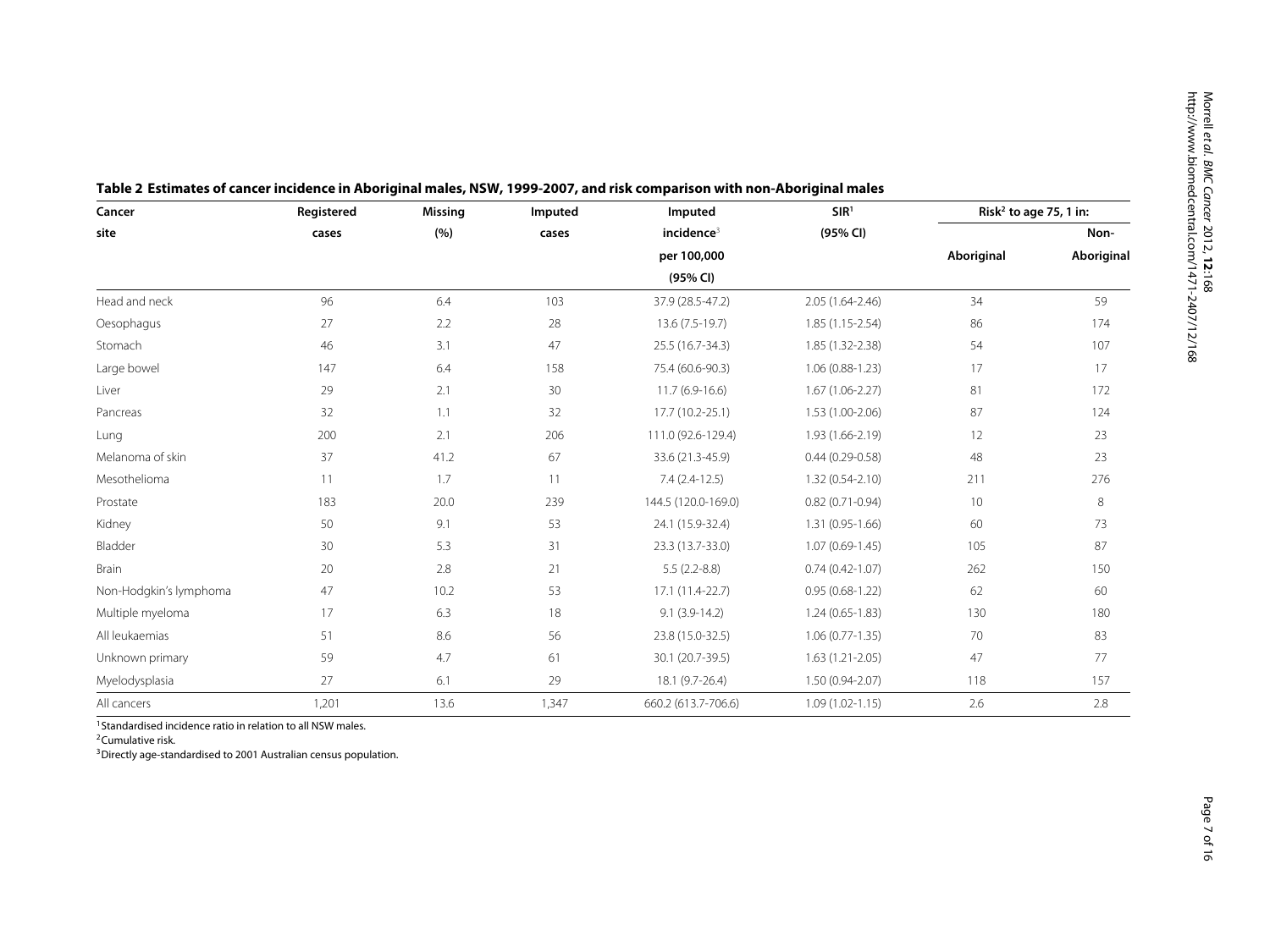| Cancer                 | Registered | <b>Missing</b> | Imputed | Imputed                | SIR <sup>1</sup>    | Risk <sup>2</sup> to age 75, 1 in: |            |
|------------------------|------------|----------------|---------|------------------------|---------------------|------------------------------------|------------|
| site                   | cases      | (% )           | cases   | incidence <sup>3</sup> | (95% CI)            |                                    | Non-       |
|                        |            |                |         | per 100,000            |                     | Aboriginal                         | Aboriginal |
|                        |            |                |         | (95% CI)               |                     |                                    |            |
| Head and neck          | 36         | 8.0            | 39      | 13.1 (8.5-17.6)        | 2.01 (1.37-2.65)    | 81                                 | 193        |
| Oesophagus             | 14         | 1.6            | 14      | $5.8(2.4-9.1)$         | 2.16 (1.03-3.29)    | 207                                | 521        |
| Stomach                | 18         | 3.6            | 19      | $8.2(4.0-12.5)$        | $1.35(0.73-1.98)$   | 173                                | 253        |
| Large bowel            | 110        | 7.7            | 120     | 56.0 (44.4-67.6)       | $0.95(0.77 - 1.13)$ | 29                                 | 26         |
| Liver                  | 15         | 1.7            | 15      | $6.4(2.8-10.1)$        | 2.21 (1.09-3.33)    | 213                                | 533        |
| Pancreas               | 28         | 1.5            | 29      | 14.4 (8.5-20.2)        | 1.49 (0.94-2.04)    | 119                                | 166        |
| Lung                   | 162        | 3.1            | 167     | 68.7 (57.0-80.3)       | 2.43 (2.06-2.81)    | 19                                 | 44         |
| Melanoma of skin       | 30         | 46.7           | 62      | 20.2 (12.9-27.4)       | $0.47(0.31 - 0.62)$ | 74                                 | 34         |
| Breast                 | 304        | 12.2           | 346     | 115.7 (101.2-130.3)    | $0.94(0.84 - 1.05)$ | 12                                 | 11         |
| Cervix                 | 65         | 12.4           | 71      | 19.0 (13.7-24.4)       | 2.43 (1.83-3.03)    | 69                                 | 186        |
| Uterus                 | 43         | 8.7            | 50      | 21.0 (14.2-27.8))      | $1.16(0.82 - 1.51)$ | 65                                 | 77         |
| Ovary                  | 36         | 4.5            | 38      | $12.0(7.5-16.4)$       | $1.11(0.74-1.47)$   | 109                                | 112        |
| Kidney                 | 31         | 10.0           | 34      | 12.9 (7.8-17.9)        | $1.33(0.87 - 1.80)$ | 105                                | 140        |
| Brain                  | 22         | 2.5            | 23      | $6.8(3.4-10.2)$        | $1.08(0.63 - 1.53)$ | 174                                | 235        |
| Thyroid                | 24         | 12.2           | 28      | $6.5(3.7-9.3)$         | $0.54(0.33 - 0.75)$ | 173                                | 107        |
| Non-Hodgkin's lymphoma | 26         | 11.4           | 33      | $11.2(6.4-16.1)$       | $0.76(0.48-1.04)$   | 96                                 | 87         |
| All leukaemias         | 30         | 8.3            | 33      | $10.3(5.5-15.0)$       | $0.89(0.58-1.20)$   | 203                                | 142        |
| Unknown primary        | 44         | 4.1            | 47      | 18.1 (12.1-24.2)       | $1.29(0.90-1.68)$   | 73                                 | 101        |
| Myelodysplasia         | 14         | 8.2            | 16      | $6.9(2.9-11.0)$        | $1.00(0.47-1.53)$   | 272                                | 249        |
| All cancers            | 1,117      | 12.1           | 1,257   | 462.2 (431.9-492.6)    | $1.06(1.00-1.13)$   | 3.5                                | 3.8        |

**Table 3 Estimates of cancer incidence in Aboriginal females, NSW, 1999-2007, and risk comparison with non-Aboriginal females**

<sup>1</sup> Standardised incidence ratio in relation to all NSW females.

<sup>2</sup>Cumulative risk.

<span id="page-7-1"></span><span id="page-7-0"></span> $3$ Directly age-standardised to 2001 Australian census population.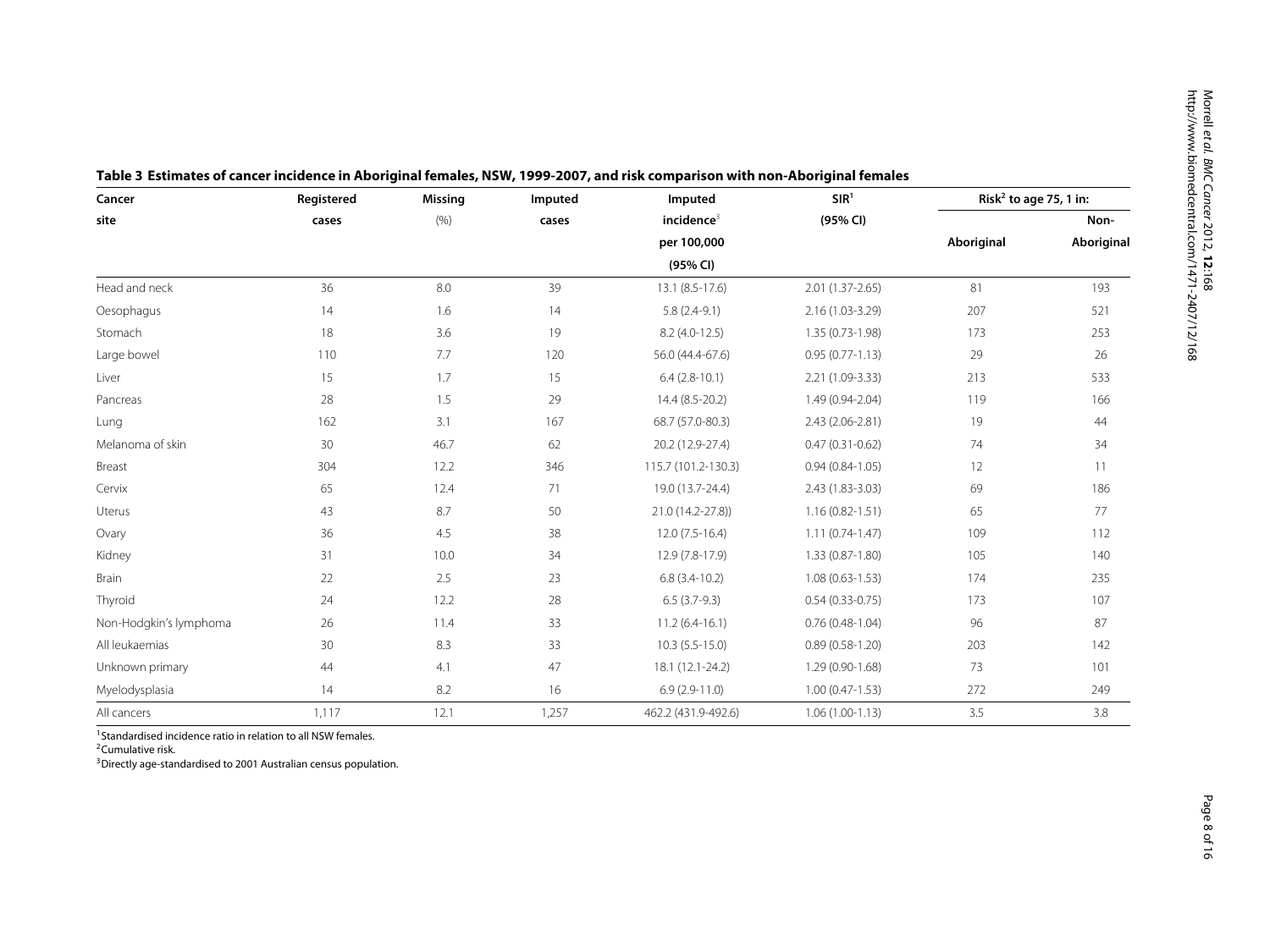

<span id="page-8-0"></span>degree-of-spread cancers is significantly higher. This can be seen more clearly by examining mortality to incidence (M:I) ratios. In Aboriginal males the M:I ratio for localised cancer is 0.32 compared to 0.21 in non-Aboriginal males; in Aboriginal females the M:I ratio is 0.23, compared to 0.12 in non-Aboriginal females. For regional degree-ofspread cancers, these ratios are 0.32 versus 0.17 in males, and 0.25 versus 0.14 in females; for metastatic cancer the

M:I ratios are 0.49 versus 0.28 in males, and 0.32 versus 0.19 in females; and for cancer of unknown origin the M:I ratios are 0.52 versus 0.32 in males and 0.25 versus 0.16. Thus not all the excess mortality from cancer in Aboriginal people is explained by higher cancer stage at diagnosis. Mortality outcomes for Aboriginal people diagnosed with cancer of the same degree of spread are significantly and substantially worse than in non-Aboriginal people.

# **Cancer-specific Survival**

Survival from cancer in Aboriginal people is worse: at 5 years, 35% of non-Aboriginal people in NSW have died from their cancer, compared to 47% of Aboriginal people (Figure [5,](#page-12-0) Table [6\)](#page-13-0). When viewed as hazard ratios, adjusted for age and year of diagnosis and cancer degree of spread, Aboriginal people had an estimated hazard ratio of dying from cancer of 1.62 (p*<*.0001). In males, 51% of Aboriginal cancer cases have died of the cancer at 5 years compared to 36% of non-Aboriginal cancer cases. The corresponding male hazard ratio was 1.65 (p*<*.0001). For females the proportions surviving 5 years were 43% versus 33%, and the corresponding female hazard ratio was 1.59 (p*<*.0001). Cancers showing significantly lower survival in Aboriginal people include head and neck (males), stomach (females), large bowel and lung (males and females), breast and cervix. Of note, the largest Aboriginal/non-Aboriginal difference in 5-year cancer survival is in head and neck cancer among males (41% versus 67%), but in females this is identical (68%). Notable also are differences in survival from lung cancer: a similar proportion (91%) of Aboriginal males and females with lung cancer had died of it after 5 years, compared to 85% of non-Aboriginal male lung cancer cases and 81% of non-Aboriginal female lung cancers.

# **Sensitivity Analysis**

If Aboriginals comprised 1% of cancer records with missing Aboriginal status missing, then the estimate of cancer incidence is 735 per 100,000 males and 481 per 100,000 females, with corresponding male and female SIRs of 1.16 and 1.07 and cumulated risks to 75 years of 1 in 2.5 and 1 in 3.4 respectively (Table [7\)](#page-14-1). These estimates exceed those imputed here and of course increase with higher proportions of cancers with missing Aboriginality assigned as Aboriginal (cf. Tables [2](#page-6-0) and [3\)](#page-7-0).

# **Discussion**

Based on an extensive assessment of NSW CCR records, Aboriginality recording rates were found to exceed 98% for NSW cancer mortality data from 1999 onwards, meaning that NSW Aboriginal cancer mortality occurring from 1999 can be reliably estimated without imputation. Aboriginal status recording in non-decedent cancer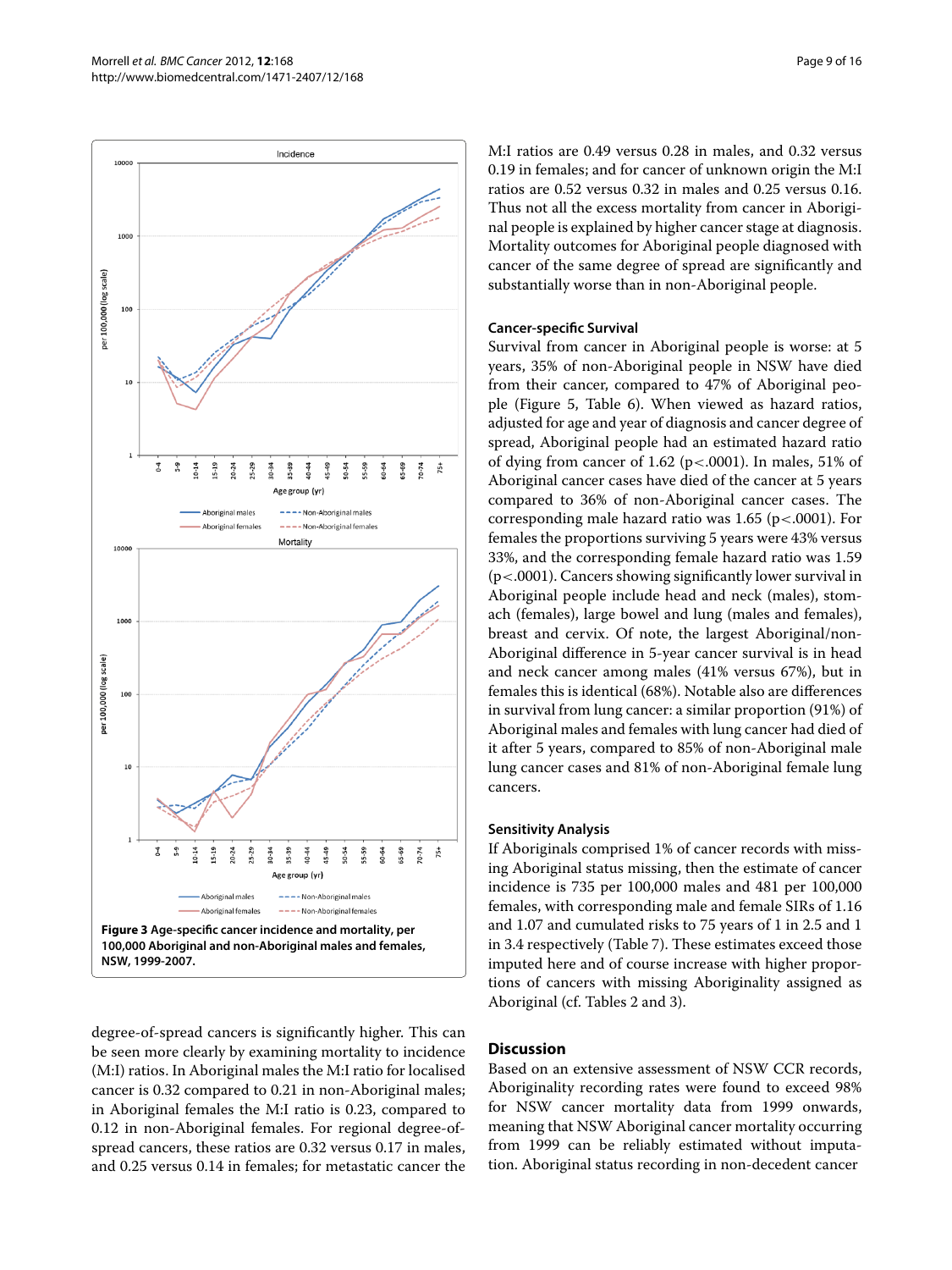<span id="page-9-0"></span>

|                        |               | Mortality rate <sup>1</sup> |                     | Risk <sup>3</sup> to age 75, 1 in: |            |
|------------------------|---------------|-----------------------------|---------------------|------------------------------------|------------|
|                        |               | per 100,000                 | SMR <sup>2</sup>    |                                    | Non-       |
| <b>Cancer site</b>     | <b>Deaths</b> | (95% CI)                    | (95% CI)            | Aboriginal                         | Aboriginal |
| Head and neck          | 54            | 20.6 (14.5-28.0)            | 3.18 (2.39-4.15)    | 56                                 | 155        |
| Oesophagus             | 25            | 12.9 (7.6-20.1)             | 2.31 (1.50-3.42)    | 86                                 | 241        |
| Stomach                | 34            | 21.2 (13.5-31.1)            | 2.09 (1.45-2.92)    | 71                                 | 165        |
| Large bowel            | 68            | 38.6 (28.0-51.2)            | 1.40 (1.08-1.77)    | 45                                 | 52         |
| Liver                  | 20            | $7.8(4.2 - 12.8)$           | 1.74 (1.06-2.68)    | 135                                | 250        |
| Pancreas               | 30            | 19.0 (11.6-28.7)            | 1.70 (1.15-2.42)    | 94                                 | 147        |
| Lung                   | 164           | 91.1 (75.3-108.8)           | 1.99 (1.69-2.31)    | 14                                 | 29         |
| Melanoma of skin       | 12            | $8.1(3.5-15.0)$             | $0.67(0.35 - 1.17)$ | 174                                | 173        |
| Prostate               | 65            | 57.1 (42.6-74.5)            | 1.86 (1.43-2.37)    | 51                                 | 86         |
| Kidney                 | 19            | $10.5(5.4-17.8)$            | 1.70 (1.02-2.66)    | 159                                | 254        |
| Bladder                | 10            | $7.3(2.8-14.6)$             | 1.12 (0.54-2.06)    | 366                                | 316        |
| <b>Brain</b>           | 14            | $4.4(1.7-8.4)$              | $0.76(0.42 - 1.28)$ | 346                                | 191        |
| Non-Hodgkin's lymphoma | 18            | $7.9(4.0-13.6)$             | $1.09(0.64 - 1.72)$ | 169                                | 176        |
| All leukaemias         | 27            | 16.0 (9.3-25.1)             | 1.44 (0.95-2.10)    | 115                                | 185        |
| Unknown primary        | 48            | 25.1 (17.1-35.0)            | 1.86 (1.37-2.46)    | 57                                 | 106        |
| All cancers            | 657           | 372.9 (338.9-409.0)         | $1.68(1.55 - 1.81)$ | 4.7                                | 7.5        |

#### **Table 4 Cancer mortality in Aboriginal males, NSW, 1999-2007, and risk comparison with non-Aboriginal males**

<sup>1</sup> Directly age-standardised to 2001 Australian census population.

<span id="page-9-1"></span><sup>2</sup>Standardised mortality ratio in relation to all NSW males.

3Cumulative risk.

incidence data has improved markedly over 1996-99. Despite the improvement, imputation remains necessary for estimating cancer incidence and cancer survival in NSW Aboriginal people. For cancers overall, including decedent cases, unknown Aboriginal status affected 12- 14% of cancer records over 1999-2007, but for cancers with good survival and/or little or no contact with the hospital system, missing Aboriginal status remains high (for example,  $\approx$  44% of all melanomas and 20% of all prostate cancers). With imputation, the estimated number of cancers in NSW Aboriginal people increased by 12-13% over that officially recorded. For melanoma and prostate cancer, imputation increased numbers of Aboriginal cases by 92% and 31% respectively.

Cancer incidence is 9% and 6% higher in NSW Aboriginal males and females than in all NSW males and females respectively, and corresponding cancer mortality is 68% and 73% higher. However, not all the Aboriginal cancer mortality excess is attributable to more advanced cancer at diagnosis: despite slightly lower incidence of localised cancer in Aboriginal people compared to non-Aboriginal people, mortality from localised cancer is significantly higher, and excess Aboriginal mortality from regional and distant cancer exceeds that expected from the underlying excess of incidence in these cancers. At 5 years following a cancer diagnosis, Aboriginal people are 34% more likely to have died from the cancer than non-Aboriginal people.

Notably, most of the excess of Aboriginal cancer incidence and mortality occurs in the oldest age groups and illustrates why different measures of incidence and mortality can be somewhat misleading. For instance, when directly age-standardised incidence and mortality rates are compared, as in a ratio of directly standardised rates in Aboriginal people to the total population (data for the latter not shown), then the excess incidence is 16-17%, substantially higher than the SIR-based estimates of 6-9%. However, excess mortality when estimated this way is 66-69%, the latter being closer to the SMRs reported here. Instead we have reported excesses in Aboriginal cancer incidence and mortality as indirectly standardised ratios and also as cumulated risk estimates which provide estimates less prone to artefacts of widely differing age distributions in the populations under comparison.

However, the age distribution of cancer incidence and mortality in Aboriginal people highlights a broader issue in Aboriginal health and mortality: the denominator populations of older Aboriginal age groups are small because they comprise those who have survived premature mortality from cardiovascular, endocrine, respiratory and other chronic diseases. Consequently, cancer has become a more prevalent cause of death in older Aboriginal age groups by default. Thus while the excess of morbidity and mortality rates from preventable cancers in Aboriginal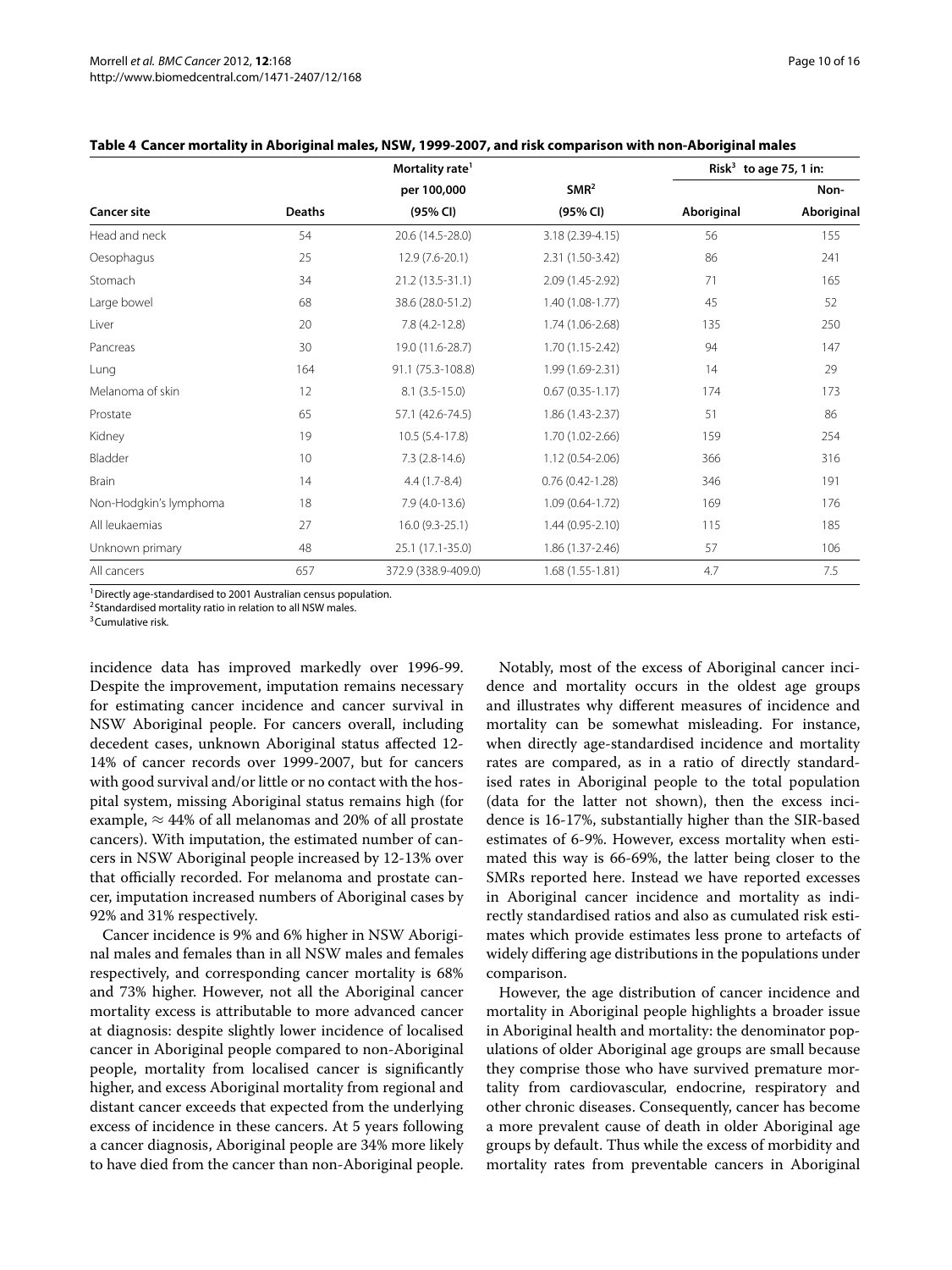|                        |               | Mortality rate <sup>1</sup> |                   | Risk <sup>3</sup> to age 75, 1 in: |            |
|------------------------|---------------|-----------------------------|-------------------|------------------------------------|------------|
|                        |               | per 100,000                 | SMR <sup>2</sup>  |                                    | Non-       |
| <b>Cancer site</b>     | <b>Deaths</b> | (95% CI)                    | (95% CI)          | Aboriginal                         | Aboriginal |
| Head and neck          | 18            | $6.8(3.8-11.1)$             | 3.21 (1.90-5.07)  | 135                                | 608        |
| Oesophagus             | 11            | $4.5(2.0-8.5)$              | 2.40 (1.20-4.29)  | 316                                | 787        |
| Stomach                | 17            | 7.9 (4.2-13.2)              | 1.98 (1.15-3.16)  | 235                                | 433        |
| Large bowel            | 49            | 23.6 (16.7-32.2)            | 1.24 (0.92-1.64)  | 81                                 | 87         |
| Liver                  | 10            | $4.6(2.0-8.9)$              | 2.19 (1.05-4.03)  | 260                                | 768        |
| Pancreas               | 29            | 15.0 (9.6-22.2)             | 1.82 (1.22-2.61)  | 118                                | 201        |
| Lung                   | 134           | 57.8 (47.4-69.6)            | 2.73 (2.29-3.23)  | 25                                 | 62         |
| Melanoma of skin       | 9             | $4.1(1.6-8.2)$              | 1.00 (0.46-1.89)  | 325                                | 442        |
| Breast                 | 99            | 35.6 (28.0-44.4)            | 1.54 (1.25-1.88)  | 37                                 | 59         |
| Cervix                 | 31            | $10.9(6.8-16.2)$            | 4.74 (3.22-6.73)  | 123                                | 663        |
| Uterus                 | 13            | $6.4(3.1-11.5)$             | 2.05 (1.09-3.51)  | 259                                | 490        |
| Ovary                  | 22            | $8.3(4.8-13.1)$             | 1.35 (0.84-2.04)  | 157                                | 203        |
| Kidney                 | 16            | $6.9(3.6-11.7)$             | 2.36 (1.35-3.82)  | 188                                | 469        |
| Brain                  | 15            | $5.5(2.7-9.7)$              | 1.20 (0.67-1.98)  | 208                                | 315        |
| Non-Hodgkin's lymphoma | 13            | $5.3(2.5-9.6)$              | $1.00(0.53-1.72)$ | 213                                | 277        |
| All leukaemias         | 15            | $5.4(2.5-9.6)$              | 1.17 (0.66-1.94)  | 389                                | 345        |
| Unknown primary        | 35            | 14.4 (9.4-20.8)             | 1.35 (0.94-1.88)  | 103                                | 138        |
| All cancers            | 572           | 240.3 (218.5-263.5)         | 1.73 (1.59-1.88)  | 6.5                                | 11.1       |

<span id="page-10-0"></span>

|  |  |  | Table 5 Cancer mortality in Aboriginal females, NSW, 1999-2007, and risk comparison with non-Aboriginal females |
|--|--|--|-----------------------------------------------------------------------------------------------------------------|
|--|--|--|-----------------------------------------------------------------------------------------------------------------|

<sup>1</sup> Directly age-standardised to 2001 Australian census population.

<span id="page-10-1"></span><sup>2</sup>Standardised mortality ratio in relation to all NSW females.

<sup>3</sup>Cumulative risk.

people needs to be addressed, a substantial contributor to both incidence and mortality from cancer in Aboriginal people is excess mortality from non-cancer causes.

Possible explanations for the mortality excess over what may be expected from incidence or late stage at diagnosis include likely higher prevalence of co-morbid conditions in Aboriginal people which often precludes more effective cancer treatment, for example, organ resection. However, other factors likely also contribute to lower cancer survival in Aboriginal people. A study of lower survival from cervical cancer in New Zealand Maori women found that co-morbidity associated with cervical cancer explained only a moderate proportion of survival differences [\[8\]](#page-15-6). Access to effective treatment is an issue for many Aboriginal people where geographic remoteness, limited access to transport and accommodation are major issues [\[9,](#page-15-7)[10\]](#page-15-8), especially for treatment requiring extended periods of stay away from home and community, without support or facilities to cater for visits from large or extended families [\[11\]](#page-15-9).

There is also evidence that many Aboriginal people are less likely to take up and adhere to some cancer therapies and treatments, often for cultural reasons, but also from negative experiences with the health system [\[12](#page-15-10)[-14\]](#page-15-11). Importantly, a Western Australian study has found a deep sense of cancer fatalism to exist in many Aboriginal people, who perceive cancer as 'a form of punishment resulting from some misdeed the person had done in the past'; as something that cannot be prevented; 'equals death'; and is 'god's will' [\[15\]](#page-15-12). Such cancer fatalism was found often to be accompanied by unrealistic expectations of treatment, and one consequence was that check ups following treatment are missed because the patient believes that they are cured [\[15\]](#page-15-12). It is thus probable that lower survival in Aboriginal people from cancers detected at the same stage and undergoing the same treatment as non-Aboriginal people may be due to lack of adequate follow-up and monitoring after treatment. Given that cancer treatment also often involves feelings of illness and unwellness, it is also probable that some Aboriginal people would perceive the treatment to be not working for them individually but doing harm. However, without definite knowledge of Aboriginal/non-Aboriginal co-morbidity and cancer treatment differences, including adherence, these explanations remain plausible at best.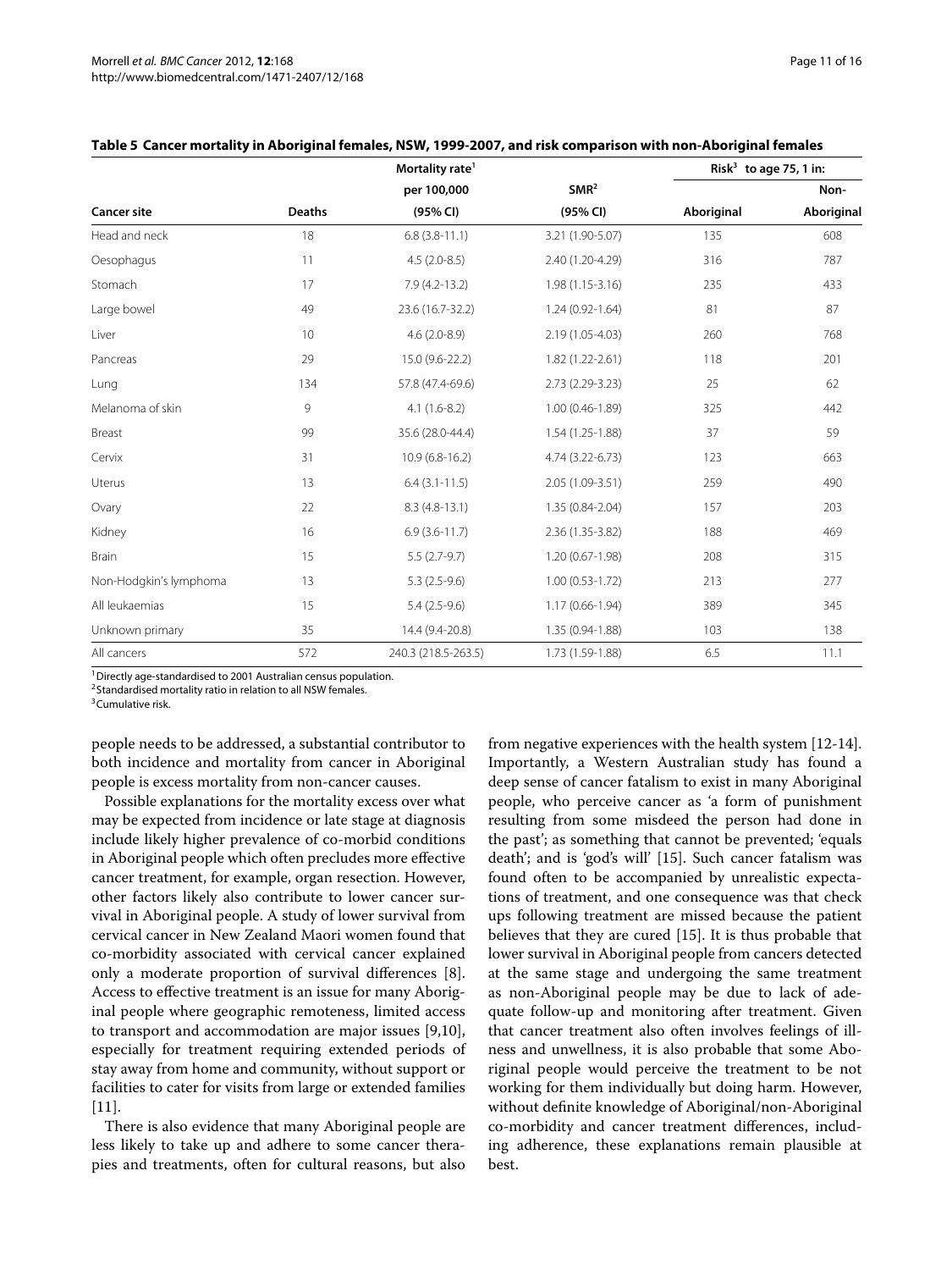However, an area in need of investigation is pharmacogenomic: to what extent can poorer cancer treatment outcomes in Aboriginal people be attributable to genetic factors that might influence response to anti-cancer drugs, including efficacy and toxicity. Ethnic differences in response to irinotecan (for treatment of a broad range of carcinomas including of the bowel and lung), gemcitabine (for treatment of solid tumours) and tamoxifen (for breast cancer) have been observed between Caucasians, Africans and Asians, and specific genetic factors isolated [\[16\]](#page-15-13). The genetic factors uncovered thus far do not account for all the variation by these ethnic groups, but personalised irinotecan therapy has been implemented in the US, Japan and Singapore [\[16\]](#page-15-13). Genetic studies of Aboriginal people



<span id="page-11-0"></span>**Figure 4 Age-standardised cancer incidence and mortality by degree of spread at diagnosis, Aboriginals and non-Aboriginals, males and females, 1999-2007.**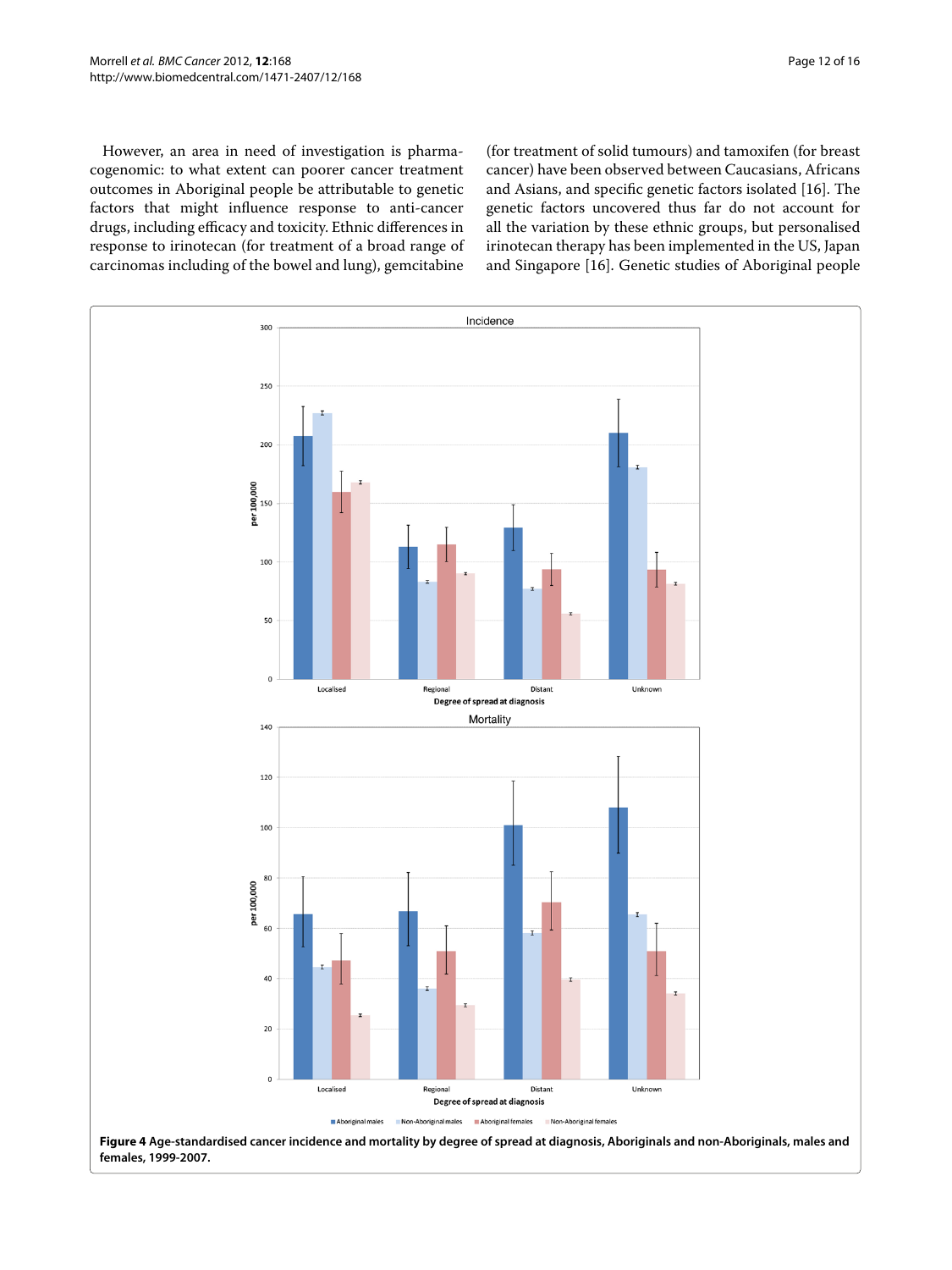

<span id="page-12-0"></span>in relation to common anti-cancer agents have yet to be conducted.

Our estimates of SIRs for Aboriginal people are higher than those recently estimated for Queensland [\[4\]](#page-15-2), where male cancer incidence was estimated to be 28% lower than for all Queensland males (SIR  $= 0.72$ ), and 15% lower for Aboriginal females ( $SIR = 0.85$ ), compared to all-Queensland females. Most of the lower cancer incidence in Queensland Aboriginal people was attributed to lower rates of colorectal, prostate, breast and skin cancers than non-Aboriginal people.

In contrast, the present study found bowel cancer not to be significantly different in NSW Aboriginal compared to non-Aboriginal people. Melanoma SIRs for NSW Aboriginal males and females were estimated in the present study to 0.44 and 0.47, significantly higher than 0.06 and 0.07 for Queensland Aboriginal males and females respectively. While the Queensland study did not report absolute incidence rates for individual cancers, the counts of melanoma cases over a 10-year study period were about one third to half of the estimates in the present study for NSW covering a 9-year study period. The imputation process may have led to an over-estimate of of melanoma incidence in NSW Aboriginal people. However, the much lower melanoma SIR for Queensland would also partly be a consequence of higher melanoma incidence rates in the overall population of Queensland compared to NSW [\[17](#page-15-14)[-19\]](#page-15-15).

The present study found most cancers with excess incidence among Aboriginal people to be the same as those reported in the Queensland study. However, ovarian cancer incidence was found not to be significantly higher than in non-Aboriginal women, and head and neck cancers were over-represented in NSW Aboriginal people of both sexes, which in Queensland was limited to Aboriginal males [\[4\]](#page-15-2).

Aboriginal people comprise 2.2% of the NSW population [\[1\]](#page-14-0) and if a similar proportion were assumed to be representative of Aboriginal people in cancers with missing Aboriginal status, then from the sensitivity analysis (Table [7\)](#page-14-1), Indigenous cancer incidence would be considerably higher than the estimates presented here. On this criterion, our estimates of Aboriginal cancer incidence here are somewhat conservative and suggest that Aboriginal people comprise *<*1% of cancers with missing Aboriginal status and consequently are more likely to have their Aboriginal status recorded in cancer registration than non-Aboriginal people.

Estimates of all-cancer mortality differentials in NSW Aboriginals were higher in the present study compared to the Queensland study. The latter estimated cancer mortality to be 28% higher in Aboriginal males than the all-Queensland male population (compared to 68% higher than NSW males in this study), and 47% higher in Aboriginal females than all-Queensland females (compared to 73% higher than NSW females in this study) [\[4\]](#page-15-2). Cancers contributing most to the Queensland excess were head and neck, lung, oesophageal, liver, and unspecified site (males and females), along with cervix and uterus in Aboriginal women. These cancers were also the main contributors to our estimates of excess cancer mortality in NSW Aboriginal people. While Aboriginal breast cancer mortality in the Queensland study was  $\approx$  25% higher than all Queensland women, in the present study it was estimated as 54% higher than all NSW women.

Our estimates of (relative) mortality from cancer in NSW Aboriginal people are similar to the 2006 NSW study by Supramaniam *et al.* for males, where Aboriginal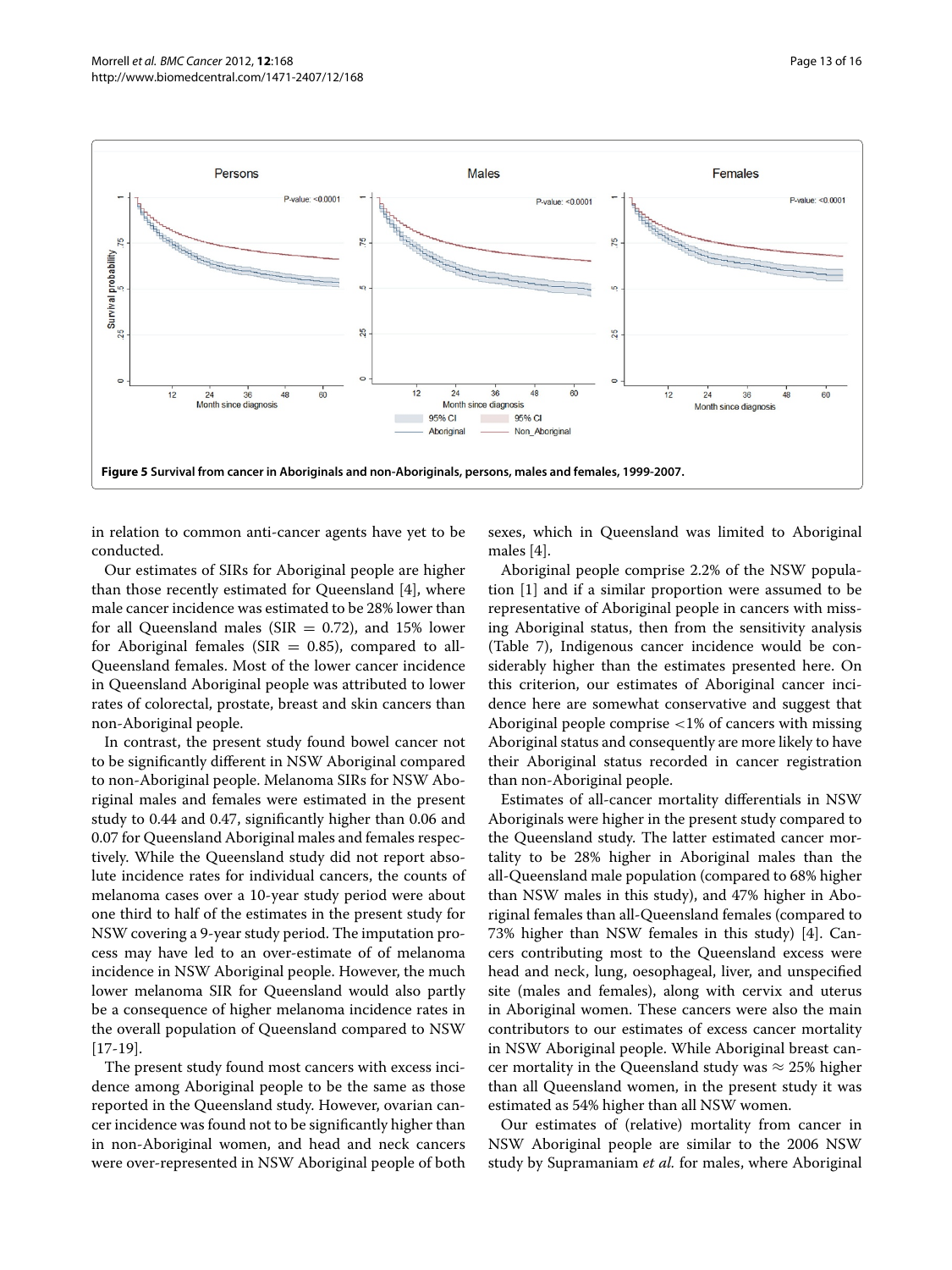| <b>Cancer site</b> | Aboriginal<br>Non-Aboriginal   |                  | Hazard Ratio <sup>†</sup>         |
|--------------------|--------------------------------|------------------|-----------------------------------|
| Persons            |                                |                  |                                   |
| Head and neck      | 48.7 (38.4-58.9)***            | 65.6 (64.4-66.8) | 1.90 (1.46-2.48)***               |
| Stomach            | $17.1$ (5.6-28.6) <sup>*</sup> | 29.6 (28.3-30.9) | $1.36(1.01 - 1.82)^{*}$           |
| Large bowel        | 50.7 (43.5-57.9)***            | 64.9 (64.4-65.4) | $1.63(1.35-1.97)$ ***             |
| Pancreas           | $4.4(0.0-10.3)$                | $6.7(6.0-7.5)$   | $1.32(1.01 - 1.73)^{*}$           |
| Lung               | $9.2$ (5.4-13.1) <sup>**</sup> | 16.3 (15.8-16.9) | $1.47(1.31-1.66)$ ***             |
| Melanoma of skin   | 90.6 (84.7-96.5)               | 90.4 (90.0-90.8) | $0.98(0.52 - 1.84)$               |
| All cancers        | 52.6 (50.3-55.0)***            | 65.4 (65.2-65.5) | $1.62$ (1.52-1.73) <sup>***</sup> |
| Males              |                                |                  |                                   |
| Head and neck      | 40.7 (28.2-53.2)"**            | 64.7 (63.3-66.2) | $2.17(1.61 - 2.93)$ ***           |
| Stomach            | 19.9 (5.7-34.1)                | 29.6 (28.0-31.3) | $1.18(0.83 - 1.68)$               |
| Large bowel        | 47.9 (38.1-57.7)*              | 64.6 (63.8-65.3) | $1.74(1.36 - 2.22)$ ***           |
| Pancreas           | 8.0 (0.0-18.4)                 | $6.2(5.2-7.2)$   | $1.19(0.81 - 1.75)$               |
| Lung               | $9.3(4.3-14.3)^{*}$            | 15.0 (14.4-15.7) | $1.43(1.22 - 1.67)$ ***           |
| Melanoma of skin   | 89.0 (80.1-97.9)               | 88.3 (87.7-88.8) | $0.84(0.37-1.90)$                 |
| Prostate           | 77.6 (70.9-84.3)***            | 87.7 (87.3-88.1) | $1.87(1.37 - 2.57)$ ***           |
| All cancers        | 48.8 (45.5-52.1)***            | 64.1 (63.8-64.4) | $1.65(1.51-1.80)$ ***             |
| Females            |                                |                  |                                   |
| Head and neck      | 67.7 (52.4-83.0)               | 67.7 (65.5-69.9) | 1.28 (0.71-2.30)                  |
| Stomach            | $11.4(0.0-28.9)^{*}$           | 29.5 (27.3-31.8) | $1.98(1.15 - 3.40)^{*}$           |
| Large bowel        | 54.6 (43.8-65.3)*              | 65.3 (64.5-66.1) | $1.49(1.11 - 2.00)^{*}$           |
| Pancreas           | 8.5 (0.0-19.5)                 | $7.2(6.1 - 8.3)$ | $1.46(0.99-2.15)$                 |
| Lung               | $8.9(2.8-15.1)^{*}$            | 18.7 (17.7-19.6) | $1.54(1.30-1.84)$ ***             |
| Melanoma of skin   | 92.1 (84.3-99.9)               | 93.3 (92.8-93.8) | 1.35 (0.50-3.64)                  |
| Breast             | 79.1 (74.0-84.2)***            | 87.8 (87.4-88.2) | $1.83(1.40-2.40)$ ***             |
| Cervix             | 59.0 (46.0-72.0)*              | 73.6 (71.5-75.6) | 1.96 (1.30-2.96)***               |
| All cancers        | 56.5 (53.4-59.7)***            | 66.9 (66.6-67.2) | $1.59(1.45 - 1.75)$ ***           |

<span id="page-13-0"></span>**Table 6 Five-year cancer-specific survival (%) and adjusted† hazard ratios in Aboriginal versus non-Aboriginal people, males and females, NSW, 1999-2007, with 95% confidence intervals**

†Adjusted for age and year of diagnosis, and cancer degree of spread.

<span id="page-13-1"></span>\*p *<* 0.05.

 $p$   $<$  0.001.

\*\*\*p *<* .0001.

male cancer mortality (for 1994-2002) was estimated to be 72% higher than all NSW males, but lower than the 65% excess estimated for Aboriginal females [\[3\]](#page-15-1). In the latter study, the authors adjusted for missing Aboriginality in NSW cancer mortality data by inflating observed Aboriginal cancer deaths by a factor of <sup>100</sup> 100 − % *Aboriginality missing* and calculated the SMR using the resulting inflated numbers. While this procedure can produce plausible estimates of Aboriginal cancer mortality, the resulting sum of Aboriginal and non-Aboriginal cancer deaths would exceed that recorded for the total population.

In summary, the present study is the first to provide estimates of cancer incidence rates in the Aboriginal population of NSW, and the first to estimate NSW Aboriginal

cancer mortality without imputation or other adjustment, the latter based on high completion of recording of Aboriginal status in cancer mortality data. As this is a population-based study in a setting of mandatory reporting of all malignancies diagnosed in NSW residents, it is not prone to biases originating from non-representative samples or from differential recording of cancers. A potential weakness of this study has been the assumption that Aboriginal status is correctly recorded when it is nonmissing. Despite efforts to pro-actively record Aboriginal status in vital registration and in the NSW health system, this possibility underscores a need for some validation studies of Aboriginal status recording across the health and vital registration settings. More broadly, low rates of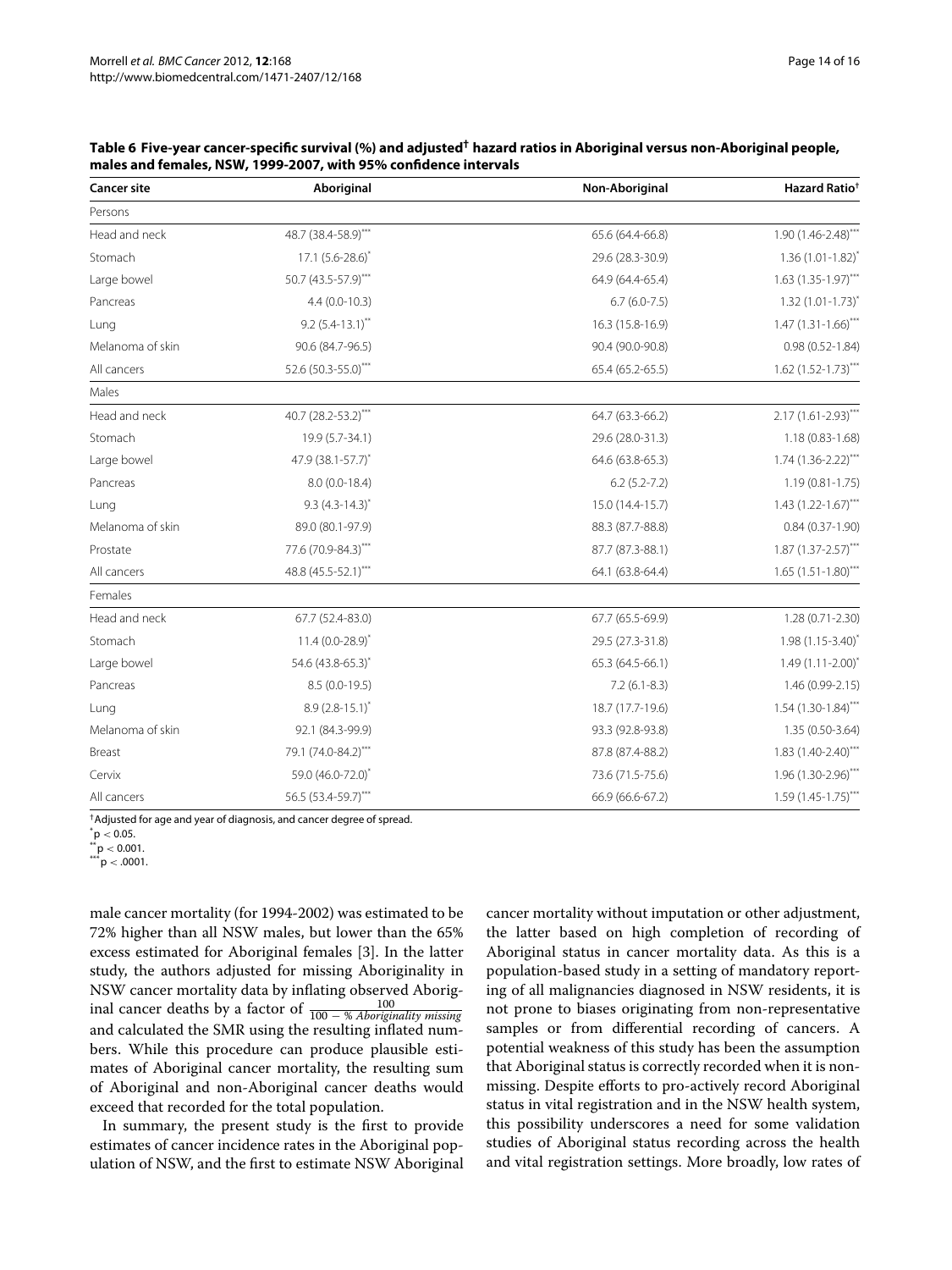| Proportion (%) missing   | Cases | Incidence <sup>1</sup> per 100,000 (95%Cl) | SIR (95% CI)        | Risk to age |
|--------------------------|-------|--------------------------------------------|---------------------|-------------|
| assumed to be Aboriginal |       |                                            |                     | 75, 1 in:   |
| Persons                  |       |                                            |                     |             |
| $\circ$                  | 2,318 | 493.4 (469.8-517.6)                        | $0.95(0.92 - 0.99)$ | 3.3         |
| $\mathbf{1}$             | 2,700 | 587.7 (561.7-614.4)                        | $1.11(1.07-1.15)$   | 2.9         |
| $\overline{2}$           | 3,083 | 678.6 (650.5-707.5)                        | $1.27(1.22 - 1.31)$ | 2.6         |
| 3                        | 3,466 | 771.6 (741.6-802.5)                        | $1.43(1.38-1.47)$   | 2.4         |
| 4                        | 3,849 | 864.5 (832.6-897.3)                        | $1.58(1.53-1.63)$   | 2.2         |
| 5                        | 4,232 | 955.3 (921.6-989.8)                        | 1.74 (1.69-1.79)    | 2.1         |
| Males                    |       |                                            |                     |             |
| $\mathbf 0$              | 1,201 | 595.2 (554.1-638.1)                        | $0.97(0.91 - 1.02)$ | 2.9         |
| 1                        | 1,437 | 734.7 (688.4-782.8)                        | $1.16(1.10-1.22)$   | 2.5         |
| 2                        | 1,649 | 861.6 (811.0-914.1)                        | 1.33 (1.27-1.39)    | 2.2         |
| 3                        | 1,888 | 1,000 (945.7-1,057)                        | 1.52 (1.45-1.59)    | 2.0         |
| 4                        | 2,106 | 1,130 (1,072-1,191)                        | $1.70(1.63-1.77)$   | 1.9         |
| 5                        | 2,335 | 1,261 (1,199-1,325)                        | 1.88 (1.81-1.96)    | 1.7         |
| Females                  |       |                                            |                     |             |
| 0                        | 1,117 | 419.7 (391.8-448.8)                        | $0.95(0.89-1.00)$   | 3.8         |
| 1                        | 1,263 | 481.3 (451.3-512.7)                        | $1.07(1.01 - 1.13)$ | 3.4         |
| 2                        | 1,434 | 546.9 (514.8-580.4)                        | $1.21(1.15-1.28)$   | 3.1         |
| 3                        | 1,578 | 606.0 (572.1-641.3)                        | $1.34(1.27-1.40)$   | 2.9         |
| 4                        | 1,743 | 672.8 (636.9-710.1)                        | $1.48(1.41-1.55)$   | 2.7         |
| 5                        | 1,897 | 735.0 (697.4-774.0)                        | $1.61(1.53-1.68)$   | 2.5         |

<span id="page-14-1"></span>**Table 7 Sensitivity analysis: estimates of Aboriginal cancer incidence, NSW 1999-2007, assuming 1-5% of all cancers with missing Aboriginal status are Aboriginal**

<span id="page-14-2"></span><sup>1</sup> Directly age-standardised to 2001 Australian census population.

recording of Aboriginal status in cancers not commonly admitted to hospital (eg, melanoma) highlight important recording gaps in the health system that stem mainly from medical practitioners and pathology laboratories which do not record Aboriginal status.

# **Conclusion**

Despite some uncertainties around the extent of cancer incidence in NSW Aboriginal people, it is certain that NSW Aboriginal people suffer an unacceptable excess of preventable cancers, particularly of the lung, digestive tract and female genital tract. However, a large component of the excess of cancer incidence and mortality in Aboriginal people is occurring in older age groups of survivors, already depleted by mortality from non-cancer causes of death. Nonetheless, campaigns and initiatives directed at lowering risk factors for cancer in Aboriginal people clearly need to be more effective in addressing the significant social, economic, geographical and cultural barriers that prevent Aboriginal people from lowering their risk of acquiring preventable cancers. Maximising survival once cancer is diagnosed and treated in Aboriginal people may also need targeted therapies based on pharmacogenomic studies.

#### **Competing Interests**

The authors declare that they have no competing interests.

#### **Acknowledgement**

The authors would like to acknowledge the contribution of George Doukas of NSW Health, who in his placement as a biostatistical trainee with the Cancer Institute NSW commenced this project, wrote the initial SAS programs to analyse and process the cancer and population data, and produced the initial outputs and estimates.

#### **Authors' contributions**

SM drafted the manuscript, helped to conceive the study, participated in its design, and directed the statistical analyses. HY performed the statistical analyses. DB coordinated the study, participated in its design, and helped to draft the manuscript. All authors critically reviewed and approved the final manuscript.

#### Received: 21 September 2011 Accepted: 6 May 2012 Published: 6 May 2012

#### **References**

<span id="page-14-0"></span>1. Australian Bureau of Statistics: Population distribution, Aboriginal and Torres Srait Islander Australians. Cat. No. 4705.0, Australian Bureau of Statistics 2007.